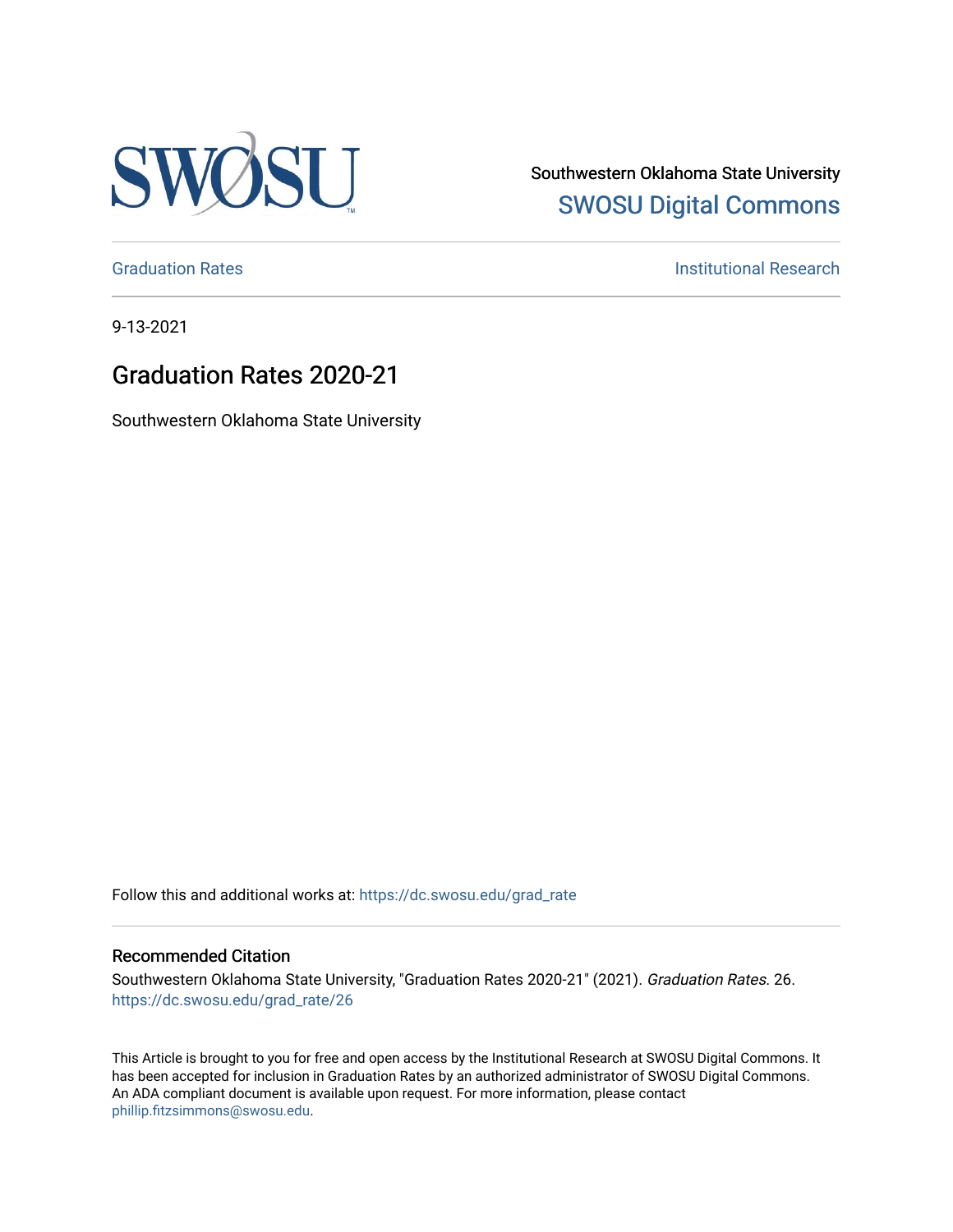# **2020-21 Data Collection System**

**IPEDS HELP DESK (877) 225-2568 | ipedshelp@rti.org** OMB NO. 1850-0582 v.27 : Approval Expires 8/31/2022 User ID: P2078651

Graduation Rates 2020-21

Institution: Southwestern Oklahoma State University (207865) Noticed that the state University (207865) User ID: P2078651

### **Overview**

#### **Graduation Rates Overview**

Welcome to the IPEDS Graduation Rates (GR) survey component. The GR component collects data on the cohort of full-time, first-time degree/certificate-seeking undergraduate students and tracks their completion status at 150% of the normal time to complete all requirements of their program of study. This information is collected to assist institutions in complying with the requirements of the Student Right-to-Know Act.

#### **Data Reporting Reminders**

- Report data to accurately reflect the time period corresponding with the IPEDS survey component, even if such reporting is seemingly inconsistent with prioryear reporting. For example, if a summer term began later than usual due to Coronavirus Pandemic postponements, continue to report using the timeframes as defined in the IPEDS instructions. NCES expects that some data reported during the 2020-21 data collection year will vary from established prior trends due to the impacts of Coronavirus Pandemic. If an error edit is triggered even when submitting accurate data, please indicate in the corresponding context box or verbally to the Help Desk that the seemingly inconsistent data are accurate and reflect the effects of Coronavirus Pandemic.
- Once a student is in the cohort, they remain in the cohort, even if their status changes to part-time or they drop out or transfer out of the institution. However, adjustments can be made to the cohort for allowable exclusions, which include the death of a student, permanent disability, military deployment, or service on an official church mission or with a foreign aid service of the Federal government.

#### $\bullet$

When reporting award levels for sub-baccalaureate certificates, determine program length by the number of credit or clock hours, NOT the academic year length in parentheses. The academic year length is meant only to provide context.

#### **Changes to reporting for 2020-21:**

There are no changes to this survey component.

#### **Resources:**

- The survey materials package for this component can be downloaded using the following link: Survey [Materials](https://surveys.nces.ed.gov/ipeds/public/survey-materials/index)
- To access your prior year data submission for this component: [Reported Data](https://surveys.nces.ed.gov/IPEDS_py/DataForms.aspx?f0e9e4efc4dfb8adabb2b3b1b0a1eef0edf1e0f4c4dfb8afa1f0eee0edc4dfb8cbadabb2b3b1b0aca1f0e9e4efc9dce8e0b8ceeaf0efe3f2e0eeefe0ede99bcae6e7dce3eae8dc9bceefdcefe09bd0e9e4f1e0edeee4eff4a1ebedeadee0eeeeb8e0f3efe0ede9dce7a1eddfefb8adaab3aaadabadac9bacadb5b0abb5b0b29bcbc8)

If you have questions about completing this survey, please contact the **IPEDS Help Desk at 1-877-225-2568**.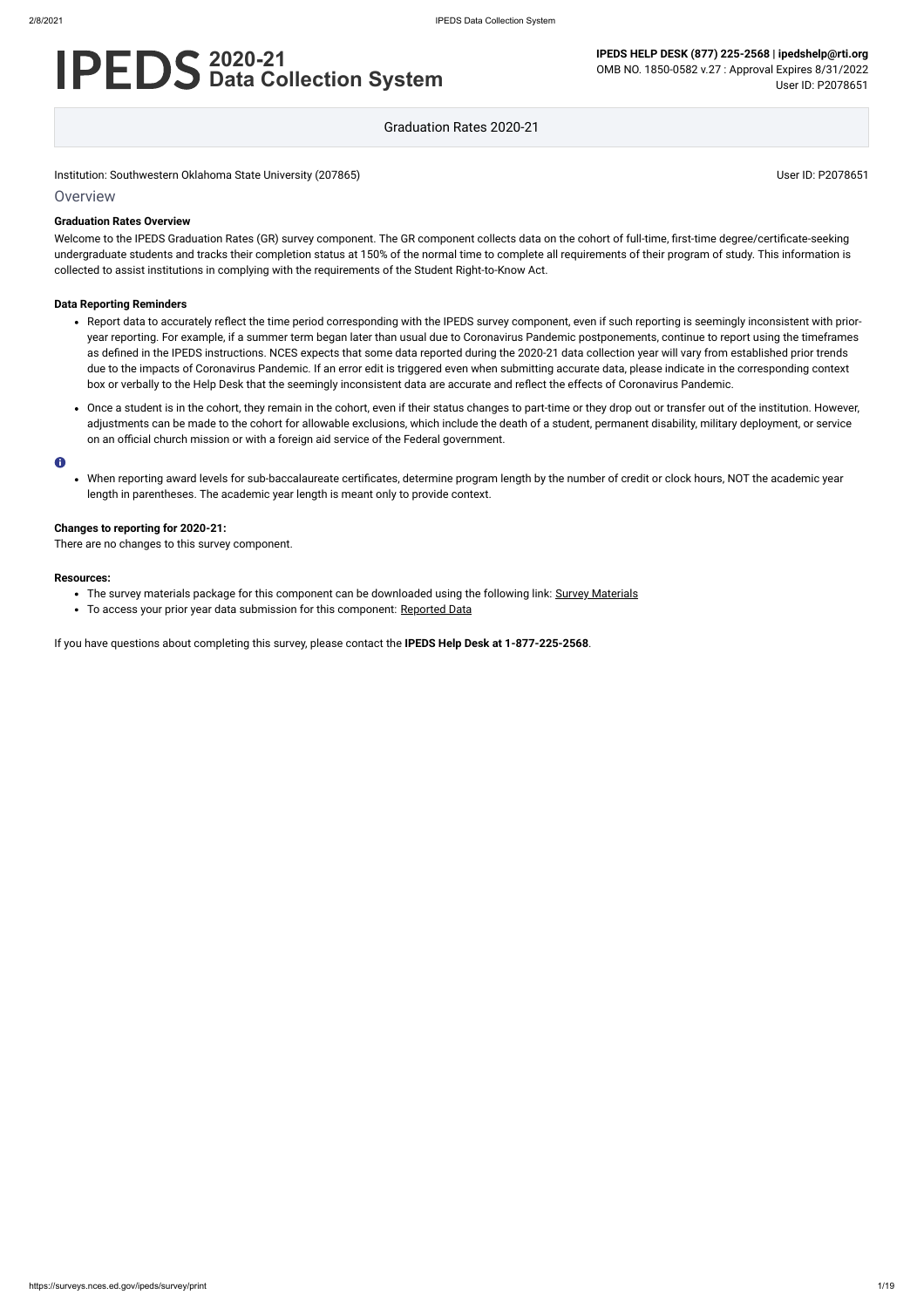## Section I - Establishing cohorts

#### **Establishing cohorts**

| Based on your institution's response to the predominant calendar system question (B3) on the Institutional Characteristics Header survey component from the IPEDS<br>Fall 2020 data collection. |                    |  |  |  |
|-------------------------------------------------------------------------------------------------------------------------------------------------------------------------------------------------|--------------------|--|--|--|
| your institution must report graduation rates data using a :                                                                                                                                    | <b>Fall Cohort</b> |  |  |  |

A [fall cohort](javascript:openglossary(219)) is used by institutions with standard academic terms (semester, trimester, quarter, 4-1-4). A [full-year cohort](javascript:openglossary(261)) is used by institutions offering primarily occupational/vocational programs and operating on a continuous basis.

- Report Hispanic/Latino individuals of any race as Hispanic/Latino
- Report race for non-Hispanic/Latino individuals only

NOTE: Reporting using the new race/ethnicity categories is now mandatory. On this screen you will need to revise your preloaded 2014 cohort of [full-time,](javascript:openglossary(259)) [first-time](javascript:openglossary(241)) [degree/certificate-seeking](javascript:openglossary(171)) [undergraduate](javascript:openglossary(677)) students to the new race/ethnicity categories (if applicable). For information and assistance with this, please visit the [IPEDS Race/Ethnicity](https://nces.ed.gov/ipeds/report-your-data/resource-center-race-ethnicity) Information Center.

#### Reporting Reminder:

#### **Men**

| Screen 1 of 2                             | Cohort year 2014 |                |  |
|-------------------------------------------|------------------|----------------|--|
|                                           | Initial cohort   | Revised cohort |  |
|                                           |                  | (Column 01)    |  |
| Nonresident alien                         | 24               | 24             |  |
| Hispanic/Latino                           | 45               | 45             |  |
| American Indian or Alaska Native          | 13               | 13             |  |
| <b>Asian</b>                              | 4                | 4              |  |
| <b>Black or African American</b>          | 30               | 30             |  |
| Native Hawaiian or Other Pacific Islander | 0                | 0              |  |
| <b>White</b>                              | 241              | 241            |  |
| Two or more races                         | 41               | 41             |  |
| Race and ethnicity unknown                | 5                | 5              |  |
| <b>Total men</b>                          | 403              | 403            |  |

| Screen 1 of 2                             | Cohort year 2014 |                |  |
|-------------------------------------------|------------------|----------------|--|
|                                           | Initial cohort   | Revised cohort |  |
|                                           |                  | (Column 01)    |  |
| Nonresident alien                         | 13               | 13             |  |
| Hispanic/Latino                           | 32               | 32             |  |
| American Indian or Alaska Native          | 20               | $20\,$         |  |
| <b>Asian</b>                              | 10               | 10             |  |
| <b>Black or African American</b>          | 15               | 15             |  |
| Native Hawaiian or Other Pacific Islander | $\pmb{0}$        | $\mathbf 0$    |  |
| White                                     | 351              | 351            |  |
| Two or more races                         | 43               | 43             |  |
| Race and ethnicity unknown                | 9                | 9              |  |
| <b>Total women</b>                        | 493              | 493            |  |

| Total men ·<br>women | 896 | 896 |
|----------------------|-----|-----|
|----------------------|-----|-----|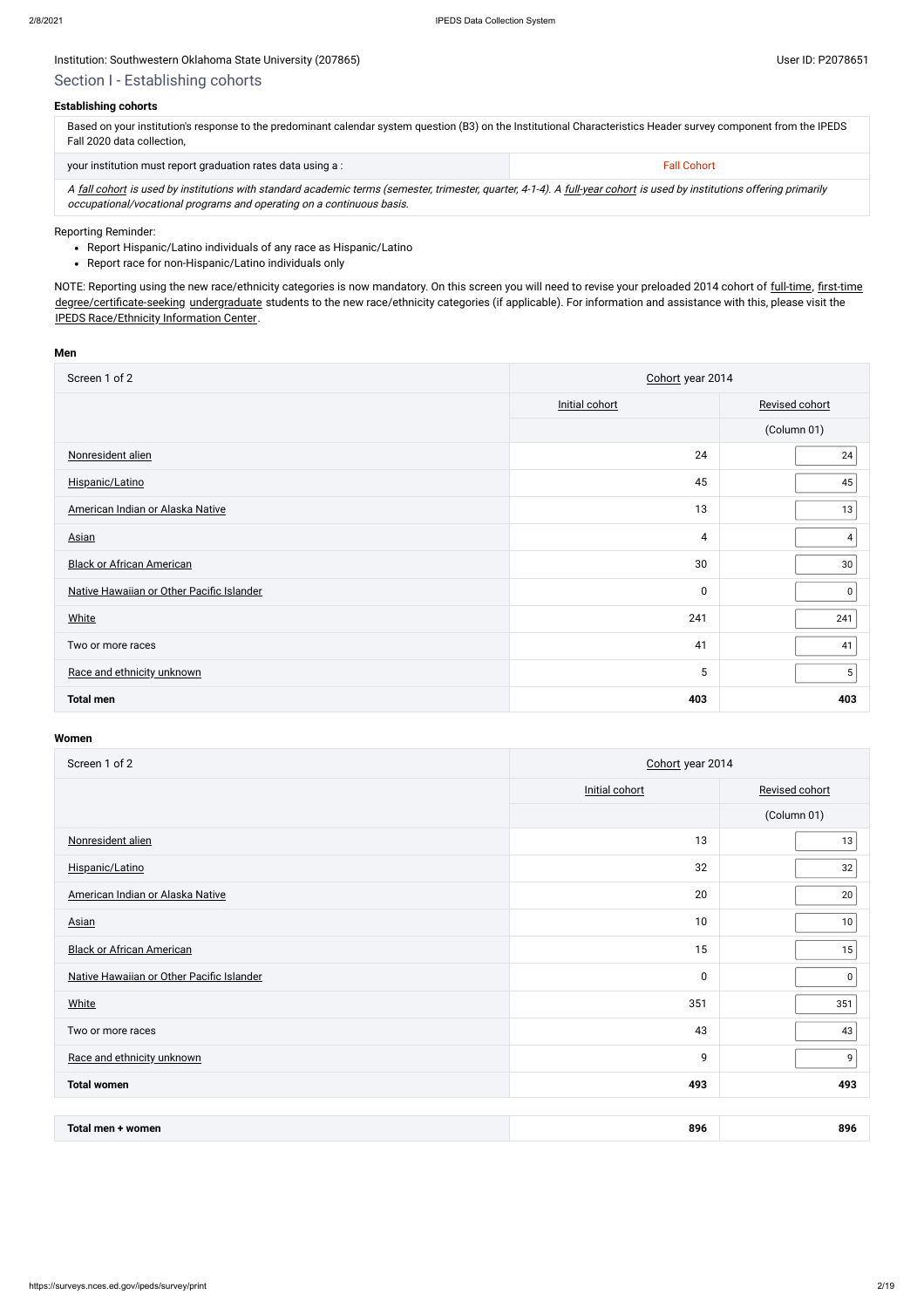a.

## Section I - Establishing cohorts

- Incoming students seeking a [bachelor's](javascript:openglossary(77)) degree should be reported in Column 02. Column 03 will then be generated for you. Column 03 is meant to include any [full-time](javascript:openglossary(259)), [first-time](javascript:openglossary(241)) entering students who were seeking a degree or certificate other than a bachelor's degree, such as an [associate's](javascript:openglossary(55)) degree or undergraduate certificate.
- If you have no changes to the preloaded data on this screen, click the "Save and Next" button to generate additional screens for reporting completers and transfers/exclusions.

- Report Hispanic/Latino individuals of any race as Hispanic/Latino
- Report race for non-Hispanic/Latino individuals only

### **Establishing cohorts**

#### **Men**

| Screen 2 of 2                             | Cohort year 2014 |                                                      |                                                                                                                   |  |  |
|-------------------------------------------|------------------|------------------------------------------------------|-------------------------------------------------------------------------------------------------------------------|--|--|
|                                           | Cohort           | Bachelor's or equivalent<br>degree-seeking subcohort | Other degree/certificate-seeking<br>subcohort<br>(Cohort minus Bachelor's or equivalent degree-seeking subcohort) |  |  |
|                                           | (Column 01)      | (Column 02)                                          | (Column 03)                                                                                                       |  |  |
| Nonresident alien                         | 24               | 24                                                   | $\mathbf 0$                                                                                                       |  |  |
| Hispanic/Latino                           | 45               | 37                                                   | 8                                                                                                                 |  |  |
| American Indian or Alaska Native          | 13               | 9                                                    | 4                                                                                                                 |  |  |
| <b>Asian</b>                              | 4                | 4                                                    | $\mathbf 0$                                                                                                       |  |  |
| <b>Black or African American</b>          | 30               | 18                                                   | 12                                                                                                                |  |  |
| Native Hawaiian or Other Pacific Islander | $\pmb{0}$        | 0                                                    | $\mathbf 0$                                                                                                       |  |  |
| <b>White</b>                              | 241              | 212                                                  | 29                                                                                                                |  |  |
| Two or more races                         | 41               | 35                                                   | 6                                                                                                                 |  |  |
| Race and ethnicity unknown                | 5                | 5 <sup>1</sup>                                       | $\mathbf 0$                                                                                                       |  |  |
| <b>Total men</b>                          | 403              | 344                                                  | 59                                                                                                                |  |  |

| Screen 2 of 2                             | Cohort year 2014 |                                                      |                                                                                                                   |  |  |
|-------------------------------------------|------------------|------------------------------------------------------|-------------------------------------------------------------------------------------------------------------------|--|--|
|                                           | Cohort           | Bachelor's or equivalent<br>degree-seeking subcohort | Other degree/certificate-seeking<br>subcohort<br>(Cohort minus Bachelor's or equivalent degree-seeking subcohort) |  |  |
|                                           | (Column 01)      | (Column 02)                                          | (Column 03)                                                                                                       |  |  |
| Nonresident alien                         | 13               | 13                                                   | $\mathbf 0$                                                                                                       |  |  |
| Hispanic/Latino                           | 32               | 28                                                   | 4                                                                                                                 |  |  |
| American Indian or Alaska Native          | 20               | 16                                                   | 4                                                                                                                 |  |  |
| <b>Asian</b>                              | 10               | 10                                                   | $\mathbf 0$                                                                                                       |  |  |
| <b>Black or African American</b>          | 15               | 11                                                   | 4                                                                                                                 |  |  |
| Native Hawaiian or Other Pacific Islander | $\mathbf 0$      | $\pmb{0}$                                            | $\mathbf 0$                                                                                                       |  |  |
| <b>White</b>                              | 351              | 307                                                  | 44                                                                                                                |  |  |
| Two or more races                         | 43               | 38                                                   | 5                                                                                                                 |  |  |
| Race and ethnicity unknown                | 9                | 8                                                    | 1                                                                                                                 |  |  |
| <b>Total women</b>                        | 493              | 431                                                  | 62                                                                                                                |  |  |
|                                           |                  |                                                      |                                                                                                                   |  |  |
| Total men + women                         | 896              | 775                                                  | 121                                                                                                               |  |  |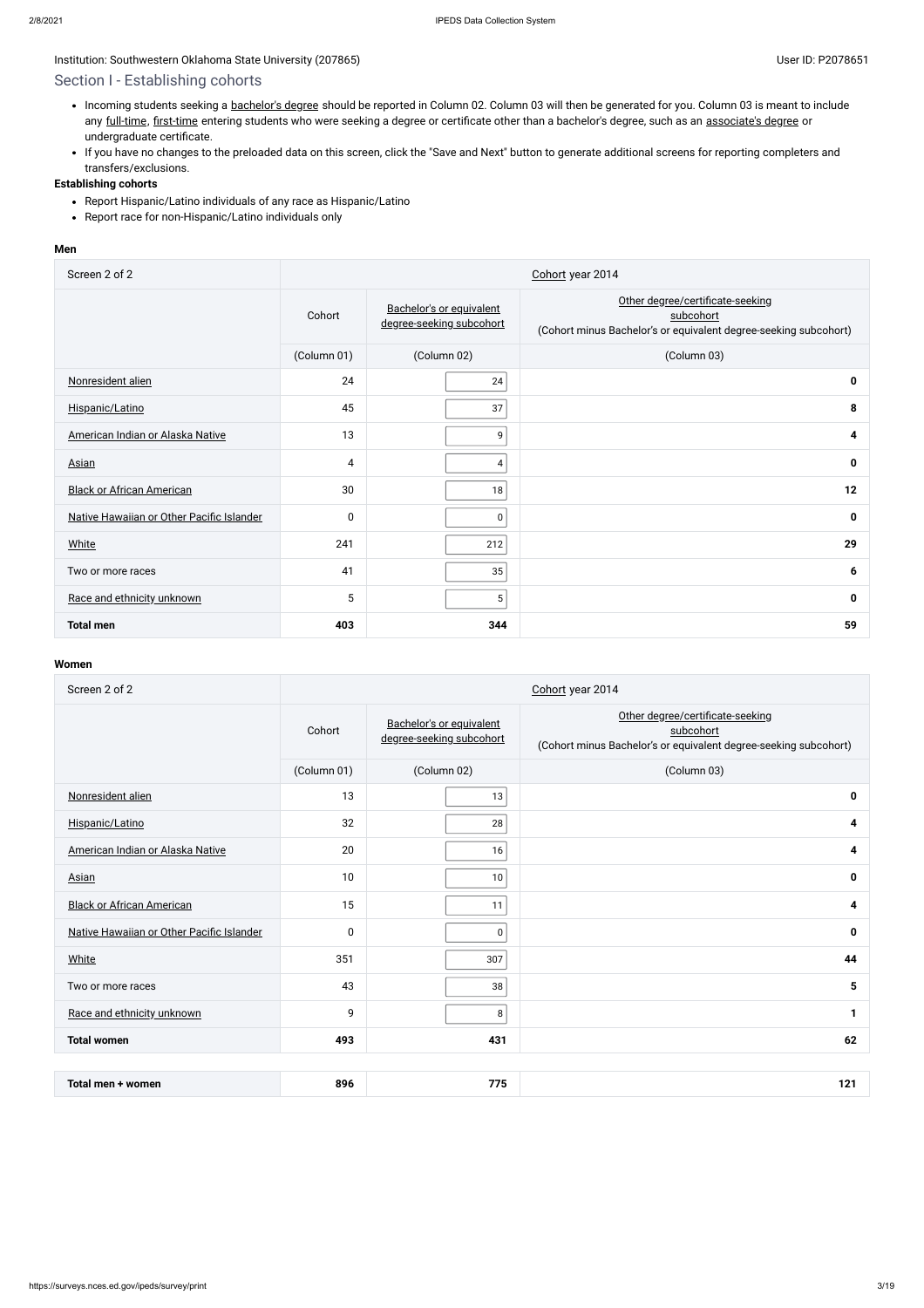## Section II - Bachelor's or equivalent degree-seeking subcohort - Completers within 150%

- In the columns below, report the status of the bachelor's [degree-seeking](javascript:openglossary(79)) subcohort of students listed in Column 10.
- Of the students in Column 10, those who attained a degree or certificate OTHER THAN A BACHELOR'S DEGREE within 150% of the normal time to complete the program as of August 31, 2020 should be reported in either Column 11 or 12, depending on the length of the program completed.
- Of the students in Column 10, those who attained a [bachelor's](javascript:openglossary(77)) degree or equivalent within 150% of normal time should be reported in Column 18.

- Report Hispanic/Latino individuals of any race as Hispanic/Latino
- Report race for non-Hispanic/Latino individuals only

## **Subcohort of [full-time](javascript:openglossary(259)), [first-time](javascript:openglossary(241)) students seeking a bachelor's or equivalent degree**

#### **Men**

| Screen 1 of 4                                          | Cohort year 2014                        |                                                                                   |                                                                                                  |                                                      |                              |  |  |
|--------------------------------------------------------|-----------------------------------------|-----------------------------------------------------------------------------------|--------------------------------------------------------------------------------------------------|------------------------------------------------------|------------------------------|--|--|
|                                                        | Bachelor's or                           |                                                                                   | Subcohort students who completed their program within 150% of normal time to completion          | Total                                                |                              |  |  |
|                                                        | equivalent degree-<br>seeking subcohort | <b>O</b> Completers of programs of<br>less than 2 academic yrs (or<br>equivalent) | <b>t</b> Completers of programs of at<br>least 2 but less than 4 academic yrs<br>(or equivalent) | Completers of<br>bachelor's or<br>equivalent degrees | completers<br>within<br>150% |  |  |
|                                                        | (Column 10)                             | (Column 11)                                                                       | (Column 12)                                                                                      | (Column 18)                                          | (Column<br>29)               |  |  |
| Nonresident<br>alien                                   | 24                                      |                                                                                   | $\pmb{0}$                                                                                        | 16                                                   | 16                           |  |  |
| Hispanic/Latino                                        | 37                                      |                                                                                   | $\pmb{0}$                                                                                        | 6                                                    | 6                            |  |  |
| American Indian<br>or Alaska Native                    | 9                                       |                                                                                   | $\pmb{0}$                                                                                        | $\mathbf{2}$                                         | $\mathbf{2}$                 |  |  |
| Asian                                                  | 4                                       |                                                                                   | $\pmb{0}$                                                                                        | $\mathbf{3}$                                         | $\mathbf{3}$                 |  |  |
| <b>Black or African</b><br>American                    | 18                                      |                                                                                   | $\pmb{0}$                                                                                        | $\overline{4}$                                       | 4                            |  |  |
| <b>Native Hawaiian</b><br>or Other Pacific<br>Islander | $\pmb{0}$                               |                                                                                   | $\pmb{0}$                                                                                        | $\mathbf 0$                                          | $\mathbf 0$                  |  |  |
| <b>White</b>                                           | 212                                     |                                                                                   | $\pmb{0}$                                                                                        | 80                                                   | 80                           |  |  |
| Two or more<br>races                                   | 35                                      |                                                                                   | $\pmb{0}$                                                                                        | 10                                                   | 10                           |  |  |
| Race and<br>ethnicity<br>unknown                       | 5                                       |                                                                                   | $\pmb{0}$                                                                                        | $\overline{2}$                                       | $\mathbf{2}$                 |  |  |
| <b>Total men</b>                                       | 344                                     | $\mathbf 0$                                                                       | $\pmb{0}$                                                                                        | 123                                                  | 123                          |  |  |

| Screen 1 of 4                                          | Cohort year 2014                        |                                                                                                                                                                                       |                                                                                         |                                                      |                              |  |  |
|--------------------------------------------------------|-----------------------------------------|---------------------------------------------------------------------------------------------------------------------------------------------------------------------------------------|-----------------------------------------------------------------------------------------|------------------------------------------------------|------------------------------|--|--|
|                                                        | Bachelor's or                           |                                                                                                                                                                                       | Subcohort students who completed their program within 150% of normal time to completion |                                                      |                              |  |  |
|                                                        | equivalent degree-<br>seeking subcohort | <b>O</b> Completers of programs of<br><b>O</b> Completers of programs of at<br>less than 2 academic yrs (or<br>least 2 but less than 4 academic yrs<br>(or equivalent)<br>equivalent) |                                                                                         | Completers of<br>bachelor's or<br>equivalent degrees | completers<br>within<br>150% |  |  |
|                                                        | (Column 10)                             | (Column 11)                                                                                                                                                                           | (Column 12)                                                                             | (Column 18)                                          | (Column<br>29)               |  |  |
| Nonresident<br>alien                                   | 13                                      |                                                                                                                                                                                       | 0                                                                                       | 8                                                    | 8                            |  |  |
| Hispanic/Latino                                        | 28                                      |                                                                                                                                                                                       | $\pmb{0}$                                                                               | 11                                                   | 11                           |  |  |
| American Indian<br>or Alaska Native                    | 16                                      |                                                                                                                                                                                       | $\mathbf{1}$                                                                            | 3                                                    | 4                            |  |  |
| Asian                                                  | 10                                      |                                                                                                                                                                                       | $\pmb{0}$                                                                               | 5 <sup>1</sup>                                       | 5                            |  |  |
| <b>Black or African</b><br>American                    | 11                                      |                                                                                                                                                                                       | $\pmb{0}$                                                                               | 3                                                    | 3                            |  |  |
| <b>Native Hawaiian</b><br>or Other Pacific<br>Islander | 0                                       |                                                                                                                                                                                       | $\pmb{0}$                                                                               | $\mathbf 0$                                          | 0                            |  |  |
| White                                                  | 307                                     |                                                                                                                                                                                       | 10                                                                                      | 159                                                  | 169                          |  |  |
| Two or more<br>races                                   | 38                                      |                                                                                                                                                                                       | $\mathbf{1}$                                                                            | 16                                                   | 17                           |  |  |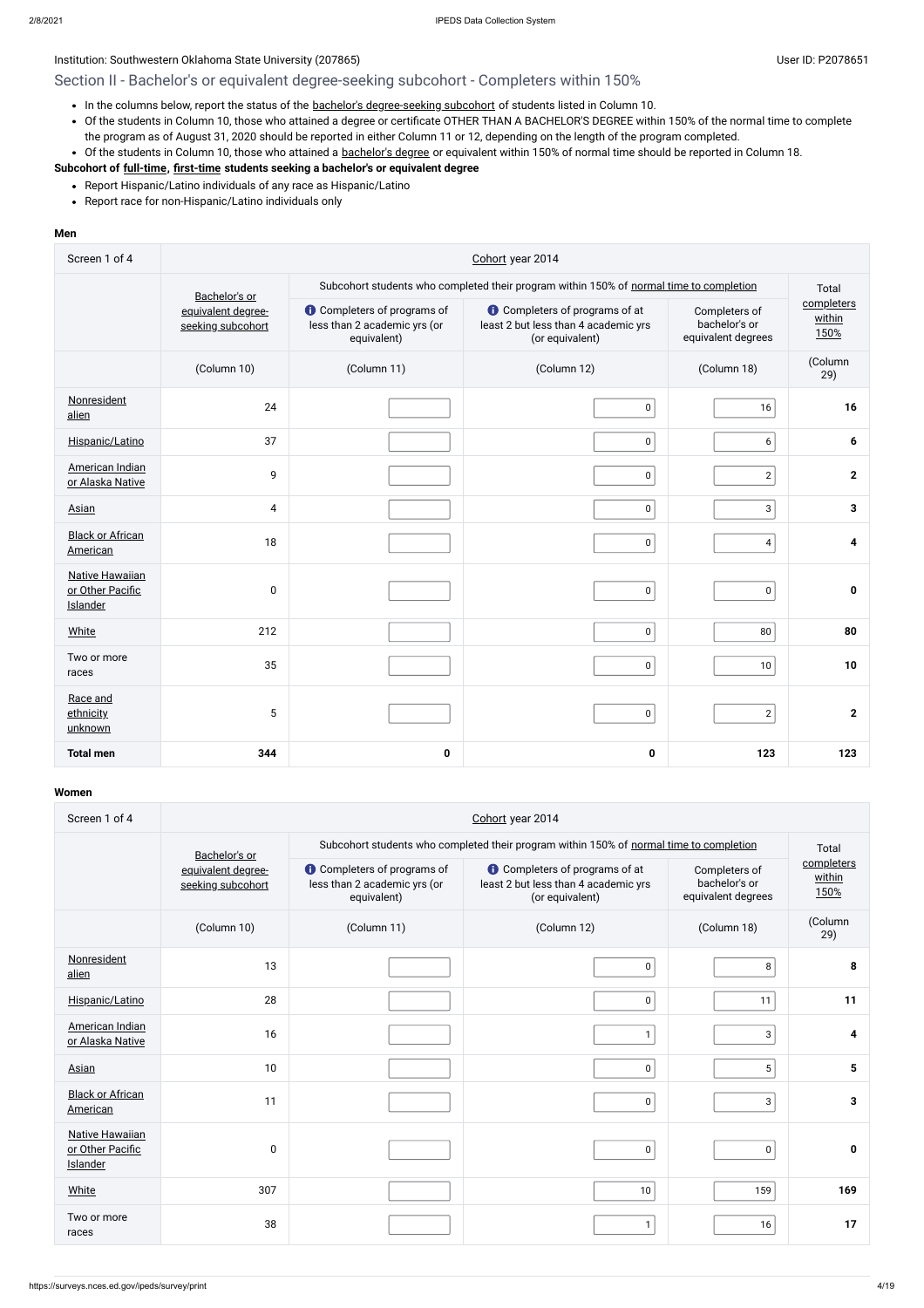#### 2/8/2021 IPEDS Data Collection System

| <b>Total women</b><br>431<br>212<br>12<br>$\mathbf 0$ | 224 |
|-------------------------------------------------------|-----|
|                                                       |     |
| Total men +<br>335<br>775<br>12<br>0<br>women         | 347 |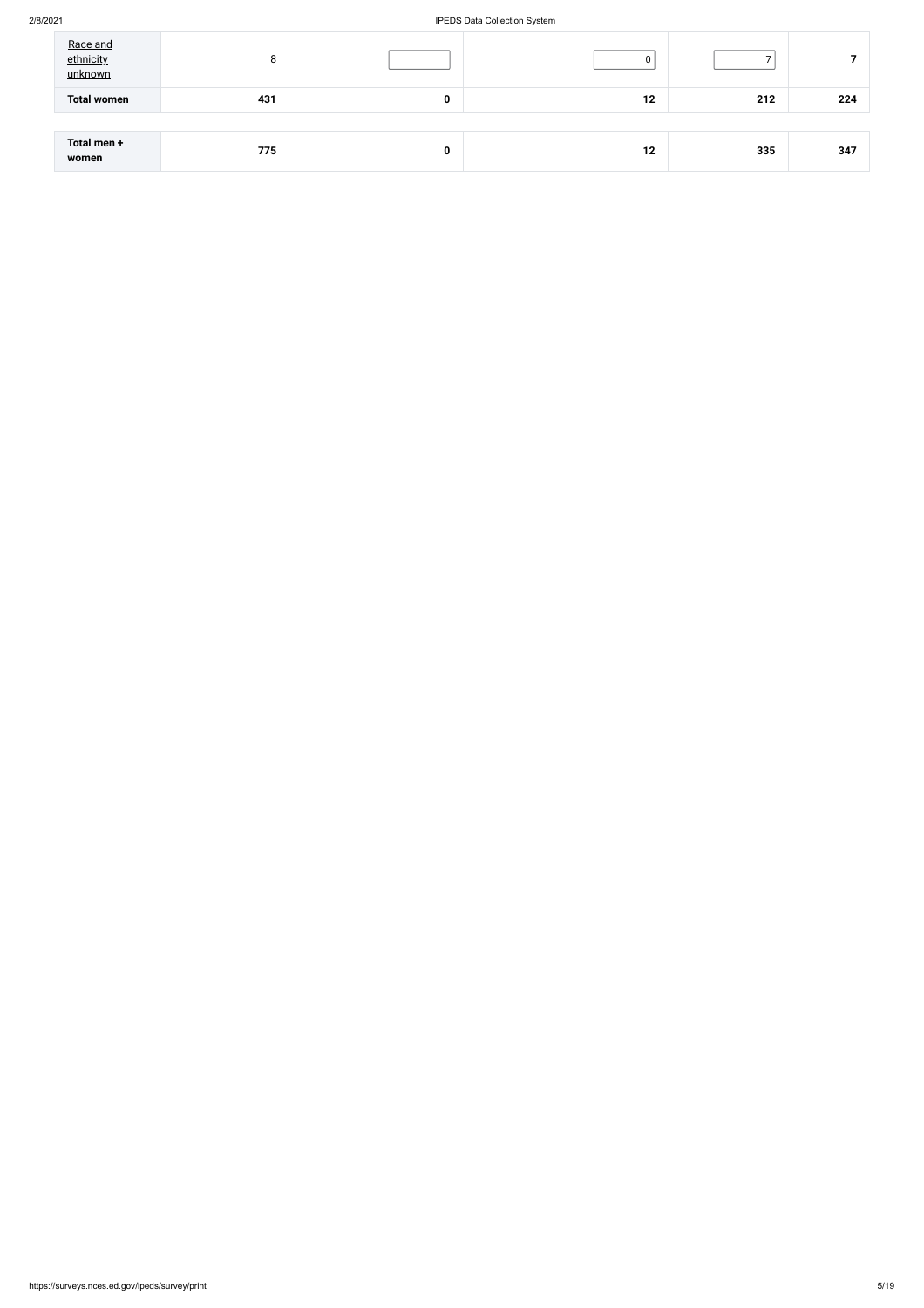## Section II - Bachelor's completers by length of time to degree

Those students in the bachelor's or equivalent [degree-seeking](javascript:openglossary(79)) subcohort who attained a [bachelor's](javascript:openglossary(77)) degree or equivalent within 150% of normal time to [completion](javascript:openglossary(421)), as reported on the previous screen, are listed in Column 18. In Column 19, report the number of these students who earned a bachelor's degree in 4 years. In Column 20, report the number of these students who earned a bachelor's degree in 5 years. Column 21 will be calculated for you.

- Report Hispanic/Latino individuals of any race as Hispanic/Latino
- Report race for non-Hispanic/Latino individuals only

### **Subcohort of [full-time](javascript:openglossary(259)), [first-time](javascript:openglossary(241)) students seeking a bachelor's or equivalent degree**

#### **Men**

| Screen 2 of 4                                | Cohort year 2014                 |                                |                                                                      |                                      |                                      |  |  |
|----------------------------------------------|----------------------------------|--------------------------------|----------------------------------------------------------------------|--------------------------------------|--------------------------------------|--|--|
|                                              | Bachelor's or equivalent degree- | Completed<br>bachelor's degree | Subcohort students who attained a bachelor's degree or<br>equivalent |                                      |                                      |  |  |
|                                              | seeking subcohort                | or equivalent within<br>150%   | Completed the<br>program in<br>4 yrs or less                         | Completed the<br>program in<br>5 yrs | Completed the<br>program in<br>6 yrs |  |  |
|                                              | (Column 10)                      | (Column 18)                    | (Column 19)                                                          | (Column 20)                          | (Column 21)                          |  |  |
| Nonresident alien                            | 24                               | 16                             | 8                                                                    | $\overline{7}$                       | 1                                    |  |  |
| Hispanic/Latino                              | 37                               | 6                              | $\mathbf{2}$                                                         | $\overline{4}$                       | $\mathbf 0$                          |  |  |
| American Indian or Alaska<br><b>Native</b>   | 9                                | $\mathbf{2}$                   | $\pmb{0}$                                                            | $\mathbf{2}$                         | $\mathbf 0$                          |  |  |
| Asian                                        | $\overline{4}$                   | 3                              | 0                                                                    | $\pmb{0}$                            | 3                                    |  |  |
| <b>Black or African American</b>             | 18                               | 4                              | $\mathbf{2}$                                                         | $\sqrt{2}$                           | 0                                    |  |  |
| Native Hawaiian or Other<br>Pacific Islander | $\pmb{0}$                        | $\boldsymbol{0}$               | 0                                                                    | $\pmb{0}$                            | $\mathbf 0$                          |  |  |
| White                                        | 212                              | 80                             | 45                                                                   | 25                                   | 10                                   |  |  |
| Two or more races                            | 35                               | 10                             | $5\,$                                                                | $\sqrt{2}$                           | 3                                    |  |  |
| Race and ethnicity unknown                   | 5                                | $\overline{2}$                 | $\overline{2}$                                                       | $\pmb{0}$                            | $\mathbf 0$                          |  |  |
| <b>Total men</b>                             | 344                              | 123                            | 64                                                                   | 42                                   | 17                                   |  |  |

| Screen 2 of 4                                | Cohort year 2014                 |                                |                                                                      |                                      |                |  |  |
|----------------------------------------------|----------------------------------|--------------------------------|----------------------------------------------------------------------|--------------------------------------|----------------|--|--|
|                                              | Bachelor's or equivalent degree- | Completed<br>bachelor's degree | Subcohort students who attained a bachelor's degree or<br>equivalent |                                      |                |  |  |
|                                              | seeking subcohort                | or equivalent within<br>150%   | Completed the<br>program in<br>4 yrs or less                         | Completed the<br>program in<br>5 yrs |                |  |  |
|                                              | (Column 10)                      | (Column 18)                    | (Column 19)                                                          | (Column 20)                          | (Column 21)    |  |  |
| Nonresident alien                            | 13                               | 8                              | $\mathbf{3}$                                                         | $\sqrt{5}$                           | 0              |  |  |
| Hispanic/Latino                              | 28                               | 11                             | $\boldsymbol{6}$                                                     | 3                                    | $\overline{2}$ |  |  |
| American Indian or Alaska<br><b>Native</b>   | 16                               | 3                              | $\mathbf{1}$                                                         | $\overline{2}$                       | 0              |  |  |
| Asian                                        | 10                               | 5                              | $\overline{2}$                                                       | $\overline{c}$                       | $\mathbf{1}$   |  |  |
| <b>Black or African American</b>             | 11                               | 3                              | $\overline{2}$                                                       | $\mathbf{1}$                         | 0              |  |  |
| Native Hawaiian or Other<br>Pacific Islander | $\pmb{0}$                        | $\pmb{0}$                      | $\pmb{0}$                                                            | 0                                    | 0              |  |  |
| <b>White</b>                                 | 307                              | 159                            | 107                                                                  | 35                                   | 17             |  |  |
| Two or more races                            | 38                               | 16                             | $10\,$                                                               | $\overline{\mathbf{4}}$              | $\overline{2}$ |  |  |
| Race and ethnicity unknown                   | 8                                | $\overline{7}$                 | $\overline{7}$                                                       | $\pmb{0}$                            | 0              |  |  |
| <b>Total women</b>                           | 431                              | 212                            | 138                                                                  | 52                                   | 22             |  |  |
|                                              |                                  |                                |                                                                      |                                      |                |  |  |
| Total men + women                            | 775                              | 335                            | 202                                                                  | 94                                   | 39             |  |  |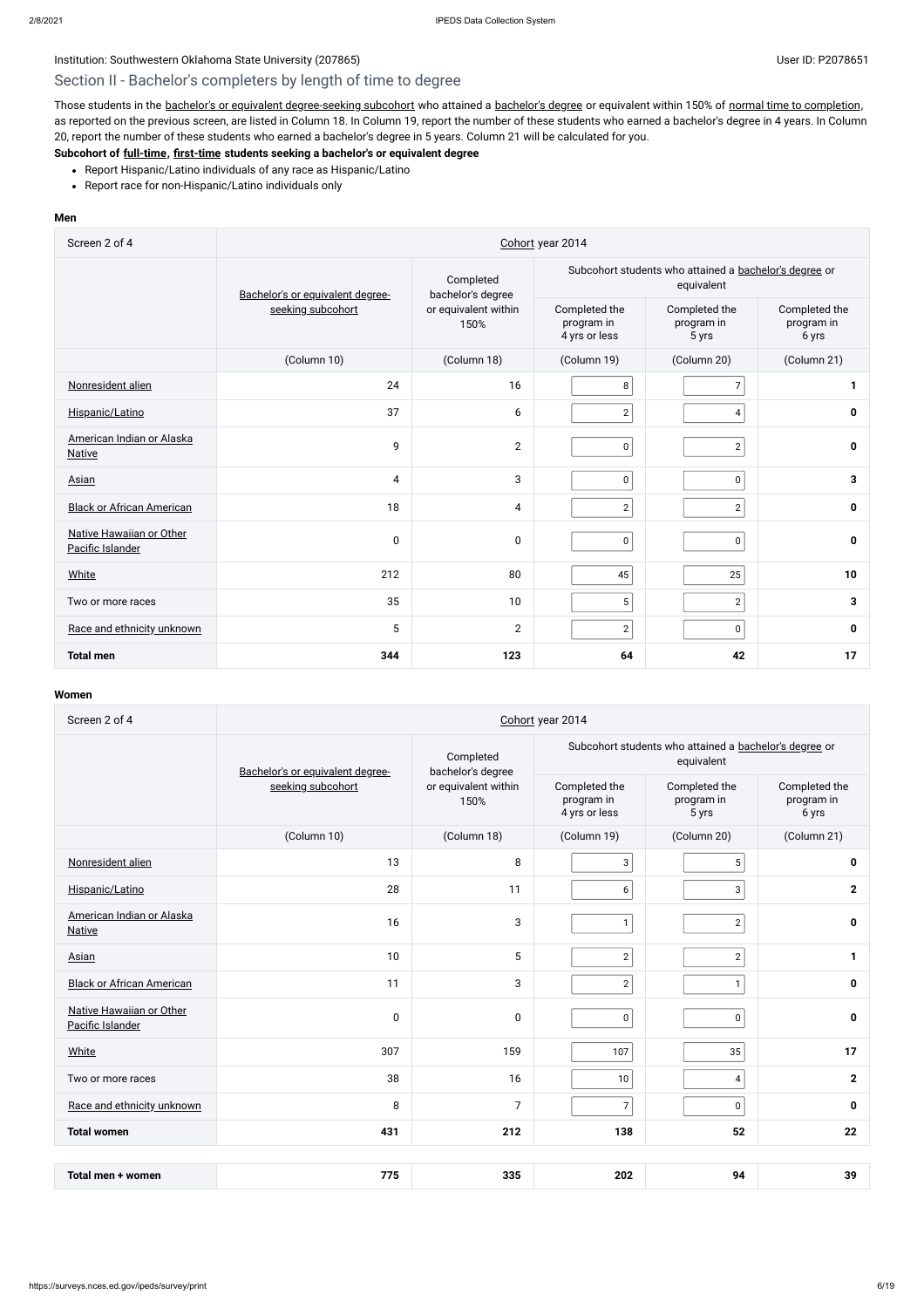## Section II - Bachelor's or equivalent degree-seeking subcohort - Transfers/exclusions

- . In the columns below, report the status of those students in the BACHELOR'S OR EQUIVALENT [DEGREE-SEEKING SUBCOHORT](javascript:openglossary(79)) listed in Column 10 who did not complete a program within 150% of normal time to [completion](javascript:openglossary(421)).
- Report [transfers-out](javascript:openglossary(657)) who did not complete a program in Column 30. If the mission of your institution includes providing substantial preparation for students to enroll in another eligible institution WITHOUT having completed a program, you must report transfer-out data in Column 30. A school is required to report only on those students that the school knows have transferred to another eligible institution. A school must document that the student actually transferred. If it is not part of your mission, you may report transfer-out data if you wish.
- Report eligible [exclusions](javascript:openglossary(207)) from the subcohort in Column 45. The ONLY allowable categories for this column are: Students who died or became permanently disabled Students who left school to serve in the armed forces (or have been called up to active duty) Students who left school to serve with a foreign aid service of the Federal Government Students who left school to serve on an official church mission
- Column 52 [No longer enrolled] will be calculated for you. This includes students who have dropped out as well as those who completed in greater than 150%  $\bullet$ of normal time.

If you do not have any values to report in either Column 30, 45, or 51, you must enter at least one zero in a field on this screen to continue.

#### **Subcohort of [full-time](javascript:openglossary(259)), [first-time](javascript:openglossary(241)) students seeking a bachelor's or equivalent degree**

- Report Hispanic/Latino individuals of any race as Hispanic/Latino
- Report race for non-Hispanic/Latino individuals only

#### **Men**

| Screen 3 of 4                                       | Cohort year 2014                                           |                                    |                                |                     |                |                       |
|-----------------------------------------------------|------------------------------------------------------------|------------------------------------|--------------------------------|---------------------|----------------|-----------------------|
|                                                     | Bachelor's or<br>equivalent<br>degree-seeking<br>subcohort | Total<br>completers<br>within 150% | Total transfer-out<br>students | Total<br>exclusions | Still enrolled | No longer<br>enrolled |
|                                                     | (Column 10)                                                | (Column 29)                        | (Column 30)                    | (Column 45)         | (Column 51)    | (Column 52)           |
| Nonresident alien                                   | 24                                                         | 16                                 | 0                              |                     | 0              | 8                     |
| Hispanic/Latino                                     | 37                                                         | 6                                  | 11                             |                     |                | 19                    |
| American Indian or Alaska Native                    | 9                                                          | $\overline{2}$                     | 3                              |                     |                | 3                     |
| Asian                                               | 4                                                          | 3                                  | 0                              |                     | 1              | $\mathbf 0$           |
| <b>Black or African American</b>                    | 18                                                         | 4                                  | $\mathbf{2}$                   |                     | $\pmb{0}$      | 12                    |
| Native Hawaiian or Other Pacific<br><b>Islander</b> | 0                                                          | $\boldsymbol{0}$                   | 0                              |                     | $\pmb{0}$      | 0                     |
| <b>White</b>                                        | 212                                                        | 80                                 | 40                             |                     | 12             | 80                    |
| Two or more races                                   | 35                                                         | 10                                 | 10                             |                     | 0              | 15                    |
| Race and ethnicity unknown                          | 5                                                          | $\mathbf{2}$                       | $\pmb{0}$                      |                     | $\pmb{0}$      | 3                     |
| <b>Total men</b>                                    | 344                                                        | 123                                | 66                             | $\mathbf 0$         | 15             | 140                   |

| Screen 3 of 4                                | Cohort year 2014                                           |                                    |                                |                     |                |                       |  |  |  |
|----------------------------------------------|------------------------------------------------------------|------------------------------------|--------------------------------|---------------------|----------------|-----------------------|--|--|--|
|                                              | Bachelor's or<br>equivalent<br>degree-seeking<br>subcohort | Total<br>completers<br>within 150% | Total transfer-out<br>students | Total<br>exclusions | Still enrolled | No longer<br>enrolled |  |  |  |
|                                              | (Column 10)                                                | (Column 29)                        | (Column 30)                    | (Column 45)         | (Column 51)    | (Column 52)           |  |  |  |
| Nonresident alien                            | 13                                                         | 8                                  | $\sqrt{2}$                     |                     | $\pmb{0}$      | $\mathbf{3}$          |  |  |  |
| Hispanic/Latino                              | 28                                                         | 11                                 | 4                              |                     | $\overline{2}$ | 11                    |  |  |  |
| American Indian or Alaska Native             | 16                                                         | 4                                  | $\boldsymbol{6}$               |                     | 0              | 6                     |  |  |  |
| Asian                                        | 10                                                         | 5                                  | $\mathbf{2}$                   |                     | $\mathbf{2}$   | 1                     |  |  |  |
| <b>Black or African American</b>             | 11                                                         | 3                                  | $\mathbf{2}$                   |                     | 1              | 5                     |  |  |  |
| Native Hawaiian or Other Pacific<br>Islander | 0                                                          | $\pmb{0}$                          | $\pmb{0}$                      |                     | $\pmb{0}$      | $\mathbf 0$           |  |  |  |
| <b>White</b>                                 | 307                                                        | 169                                | 72                             |                     | 13             | 53                    |  |  |  |
| Two or more races                            | 38                                                         | 17                                 | 13                             |                     | $\pmb{0}$      | 8                     |  |  |  |
| Race and ethnicity unknown                   | 8                                                          | $\overline{7}$                     | $\pmb{0}$                      |                     | 1              | $\mathbf 0$           |  |  |  |
| <b>Total women</b>                           | 431                                                        | 224                                | 101                            | $\mathbf 0$         | 19             | 87                    |  |  |  |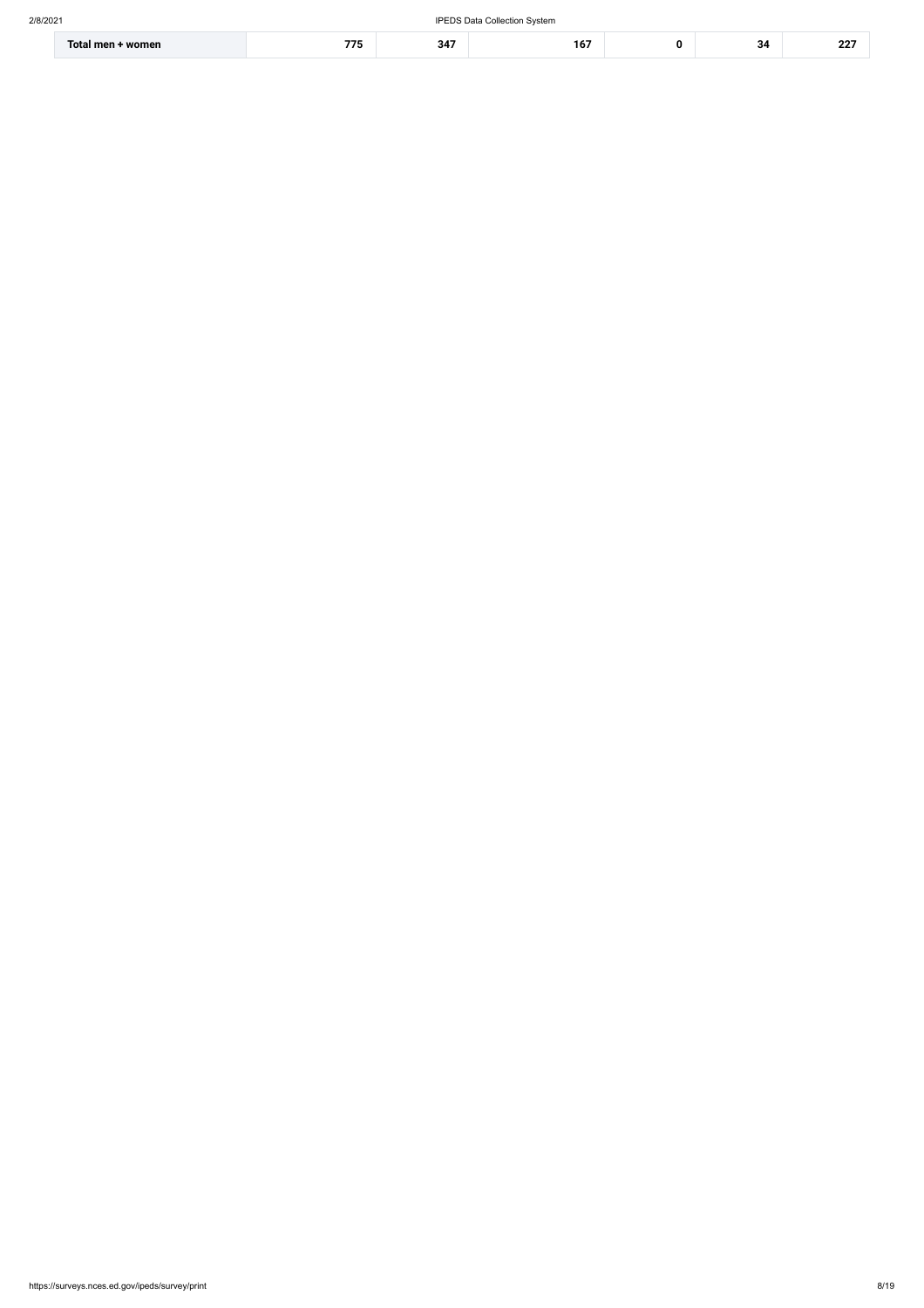## Section II - Bachelor's or equivalent degree-seeking cohort - Pell recipients and a recipients of a subsidized Direct Loan who did not receive a Pell Grant

## **For each subcohort, report the number of students in the cohort, total exclusions for the cohort, the number of students that completed a bachelor's or equivalent degree within 150% of normal time to completion, and the total completers within 150%.**

Recipients of a Pell Grant and Recipients of a Direct Subsidized Loan that did not receive a Pell Grant are **mutually exclusive**, that is, if a student is in one cohort, they cannot be in the other cohort.

- The total of these 2 subcohorts must be less than the Bachelor's or equivalent degree-seeking cohort

#### **Subcohort of [full-time](javascript:openglossary(259)), [first-time](javascript:openglossary(241)) students seeking a bachelor's or equivalent degree**

| Screen 4 of 4                                                                                      | Cohort year 2014                |                  |                                                                |                                 |  |
|----------------------------------------------------------------------------------------------------|---------------------------------|------------------|----------------------------------------------------------------|---------------------------------|--|
|                                                                                                    | Number of students<br>in cohort | Total exclusions | Completed<br>bachelor's degree<br>or equivalent<br>within 150% | Total completers<br>within 150% |  |
|                                                                                                    | (Column 10)                     | (Column 45)      | (Column 18)                                                    | (Column 29)                     |  |
| Bachelor's or equivalent degree-seeking cohort                                                     | 775                             | 0                | 335                                                            | 347                             |  |
| Recipients of a Pell Grant (within entering year)                                                  | 281                             |                  | 96                                                             | 100                             |  |
| Recipients of a Direct Subsidized Loan (within entering year) that<br>did not receive a Pell Grant | 152                             |                  | 58                                                             | 60                              |  |
| Did not receive either a Pell Grant or Direct Subsidized Loan<br>(within entering year)            | 342                             | 0                | 181                                                            | 187                             |  |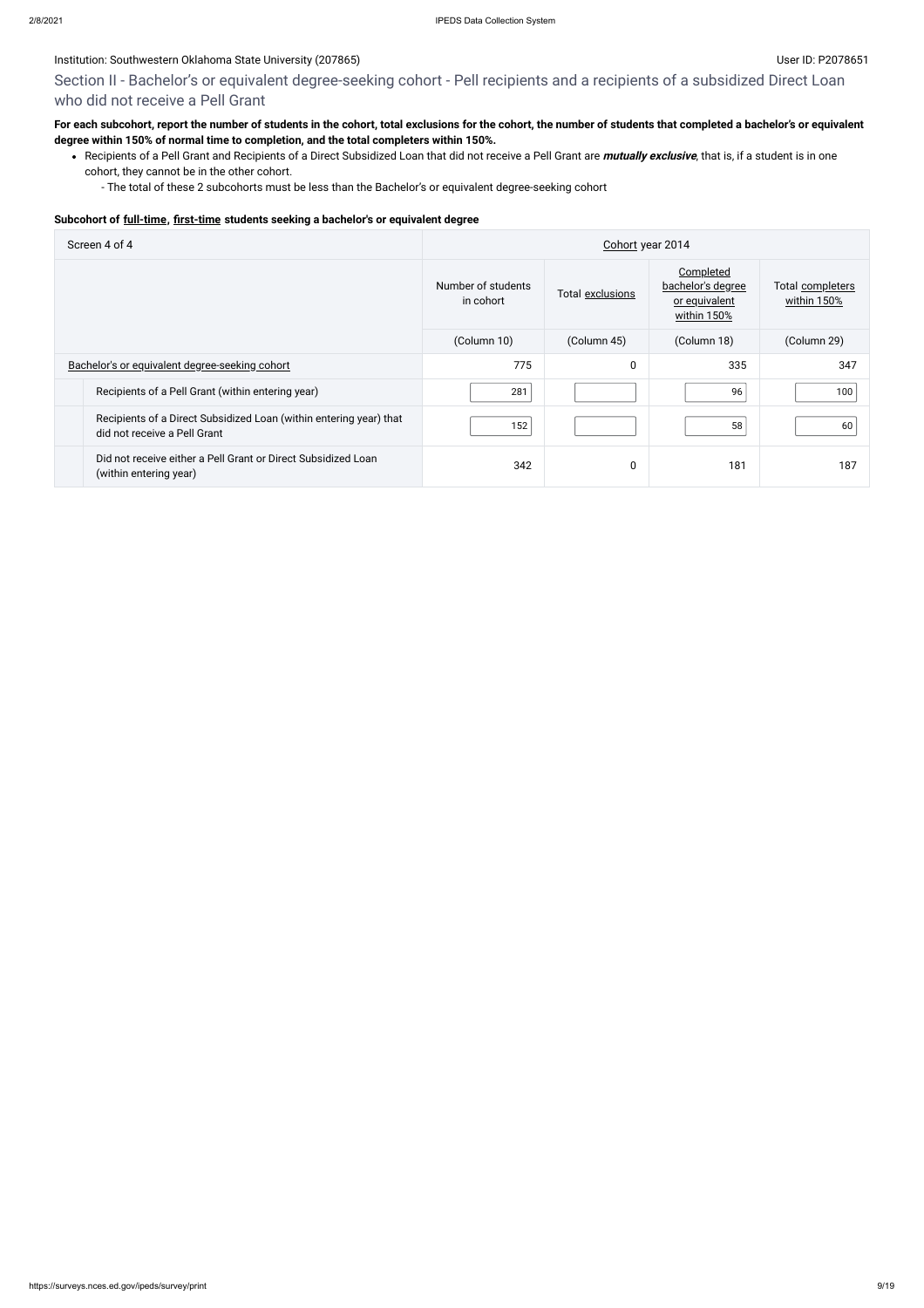## Institution: Southwestern Oklahoma State University (207865) Contract the Contract of Contract Contract of Contract Contract Contract Contract Contract Contract Contract Contract Contract Contract Contract Contract Contrac

## Section III - Other degree/certificate-seeking subcohort - Completers within 150%

- In the columns below, report the status of the subcohort of students seeking other than a bachelor's or equivalent degree listed in Column 10.
- Of the students in Column 10, those who attained a degree or certificate other than a bachelor's degree within 150% of the normal time to complete the program as of August 31, 2020 should be reported in either Column 11 or 12, depending on the length of the program completed.
- Of the students in Column 10, those who attained a bachelor's degree or equivalent within 150% of normal time should be reported in Column 18.

- Report Hispanic/Latino individuals of any race as Hispanic/Latino
- Report race for non-Hispanic/Latino individuals only

## **Subcohort of [full-time](javascript:openglossary(259)), [first-time](javascript:openglossary(241)) students seeking other than a bachelor's degree**

#### **Men**

| Screen 1 of 3                                          | Cohort year 2014                            |                                                                                         |                                                                                                  |                                                      |                              |  |  |
|--------------------------------------------------------|---------------------------------------------|-----------------------------------------------------------------------------------------|--------------------------------------------------------------------------------------------------|------------------------------------------------------|------------------------------|--|--|
|                                                        | Other                                       | Subcohort students who completed their program within 150% of normal time to completion |                                                                                                  |                                                      |                              |  |  |
|                                                        | degree/certificate-<br>seeking<br>subcohort | <b>O</b> Completers of programs of<br>less than 2 academic yrs (or<br>equivalent)       | <b>t</b> Completers of programs of at least<br>2 but less than 4 academic yrs (or<br>equivalent) | Completers of<br>bachelor's or<br>equivalent degrees | completers<br>within<br>150% |  |  |
|                                                        | (Column 10)                                 | (Column 11)                                                                             | (Column 12)                                                                                      | (Column 18)                                          | (Column<br>29)               |  |  |
| Nonresident<br>alien                                   | $\pmb{0}$                                   |                                                                                         | $\mathbf 0$                                                                                      | $\pmb{0}$                                            | $\mathbf 0$                  |  |  |
| Hispanic/Latino                                        | 8                                           |                                                                                         | $\pmb{0}$                                                                                        | $\overline{2}$                                       | $\mathbf{2}$                 |  |  |
| American Indian<br>or Alaska Native                    | $\overline{4}$                              |                                                                                         | $\overline{0}$                                                                                   | $\mathbf 0$                                          | $\mathbf 0$                  |  |  |
| Asian                                                  | $\pmb{0}$                                   |                                                                                         | $\overline{0}$                                                                                   | $\mathbf 0$                                          | $\mathbf 0$                  |  |  |
| <b>Black or African</b><br>American                    | 12                                          |                                                                                         | 0 <sup>1</sup>                                                                                   | $\pmb{0}$                                            | $\mathbf 0$                  |  |  |
| <b>Native Hawaiian</b><br>or Other Pacific<br>Islander | $\pmb{0}$                                   |                                                                                         | $\mathbf 0$                                                                                      | $\mathbf 0$                                          | $\pmb{0}$                    |  |  |
| <b>White</b>                                           | 29                                          |                                                                                         | $\mathbf{2}$                                                                                     | 5                                                    | $\overline{7}$               |  |  |
| Two or more<br>races                                   | 6                                           |                                                                                         | $\overline{0}$                                                                                   | $\mathbf 0$                                          | $\mathbf 0$                  |  |  |
| Race and<br>ethnicity<br>unknown                       | $\pmb{0}$                                   |                                                                                         | $\mathbf 0$                                                                                      | $\mathbf 0$                                          | 0                            |  |  |
| <b>Total men</b>                                       | 59                                          | $\mathbf 0$                                                                             | $\mathbf{2}$                                                                                     | $\overline{7}$                                       | 9                            |  |  |

| Screen 1 of 3                                   | Cohort year 2014                            |                                                                                   |                                                                                                  |                                                      |                              |  |  |
|-------------------------------------------------|---------------------------------------------|-----------------------------------------------------------------------------------|--------------------------------------------------------------------------------------------------|------------------------------------------------------|------------------------------|--|--|
|                                                 | Other                                       |                                                                                   | Subcohort students who completed their program within 150% of normal time to completion          |                                                      | Total                        |  |  |
|                                                 | degree/certificate-<br>seeking<br>subcohort | <b>O</b> Completers of programs of<br>less than 2 academic yrs (or<br>equivalent) | <b>O</b> Completers of programs of at least<br>2 but less than 4 academic yrs (or<br>equivalent) | Completers of<br>bachelor's or<br>equivalent degrees | completers<br>within<br>150% |  |  |
|                                                 | (Column 10)                                 | (Column 11)                                                                       | (Column 12)                                                                                      | (Column 18)                                          | (Column<br>29)               |  |  |
| Nonresident<br>alien                            | $\mathbf 0$                                 |                                                                                   | 0                                                                                                | 0                                                    | $\mathbf{0}$                 |  |  |
| Hispanic/Latino                                 | $\overline{4}$                              |                                                                                   | $\pmb{0}$                                                                                        | $\pmb{0}$                                            | $\mathbf 0$                  |  |  |
| <b>American Indian</b><br>or Alaska Native      | 4                                           |                                                                                   | 0                                                                                                | $\mathbf 0$                                          | 0                            |  |  |
| <b>Asian</b>                                    | $\mathbf 0$                                 |                                                                                   | 0                                                                                                | 0                                                    | 0                            |  |  |
| <b>Black or African</b><br><b>American</b>      | 4                                           |                                                                                   | $\mathbf{1}$                                                                                     | 0                                                    |                              |  |  |
| Native Hawaiian<br>or Other Pacific<br>Islander | 0                                           |                                                                                   | 0                                                                                                | $\mathbf 0$                                          | $\mathbf{0}$                 |  |  |
| White                                           | 44                                          |                                                                                   | $\overline{2}$                                                                                   | $\mathbf{2}$                                         | 4                            |  |  |
| Two or more<br>races                            | 5                                           |                                                                                   | $\mathbf{1}$                                                                                     | 0                                                    |                              |  |  |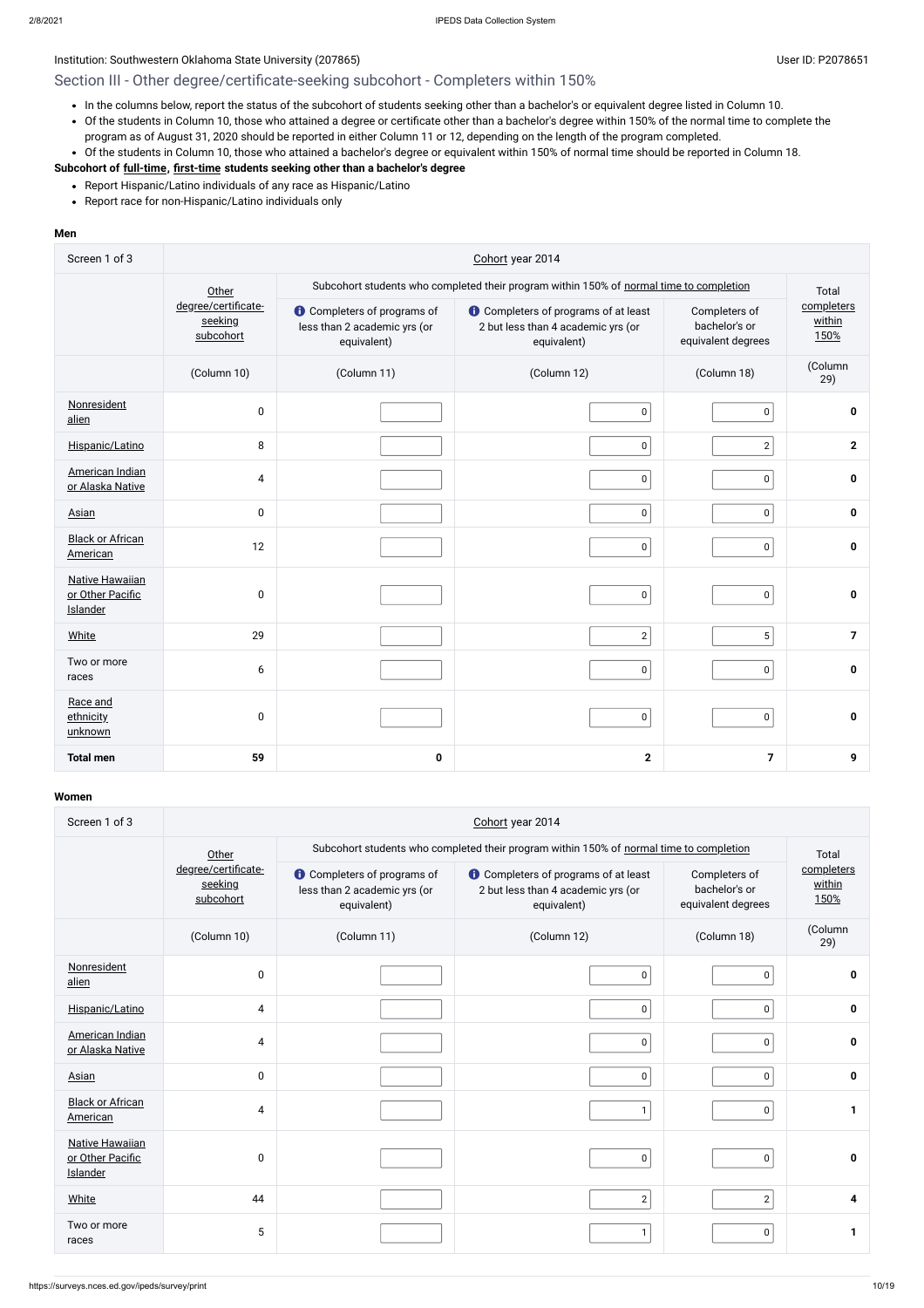#### 2/8/2021 IPEDS Data Collection System

| Race and<br>ethnicity<br>unknown |     |   |   | 0 |    |
|----------------------------------|-----|---|---|---|----|
| <b>Total women</b>               | 62  | 0 | 4 |   | o  |
|                                  |     |   |   |   |    |
| Total men +<br>women             | 121 | 0 | O | Ω | 15 |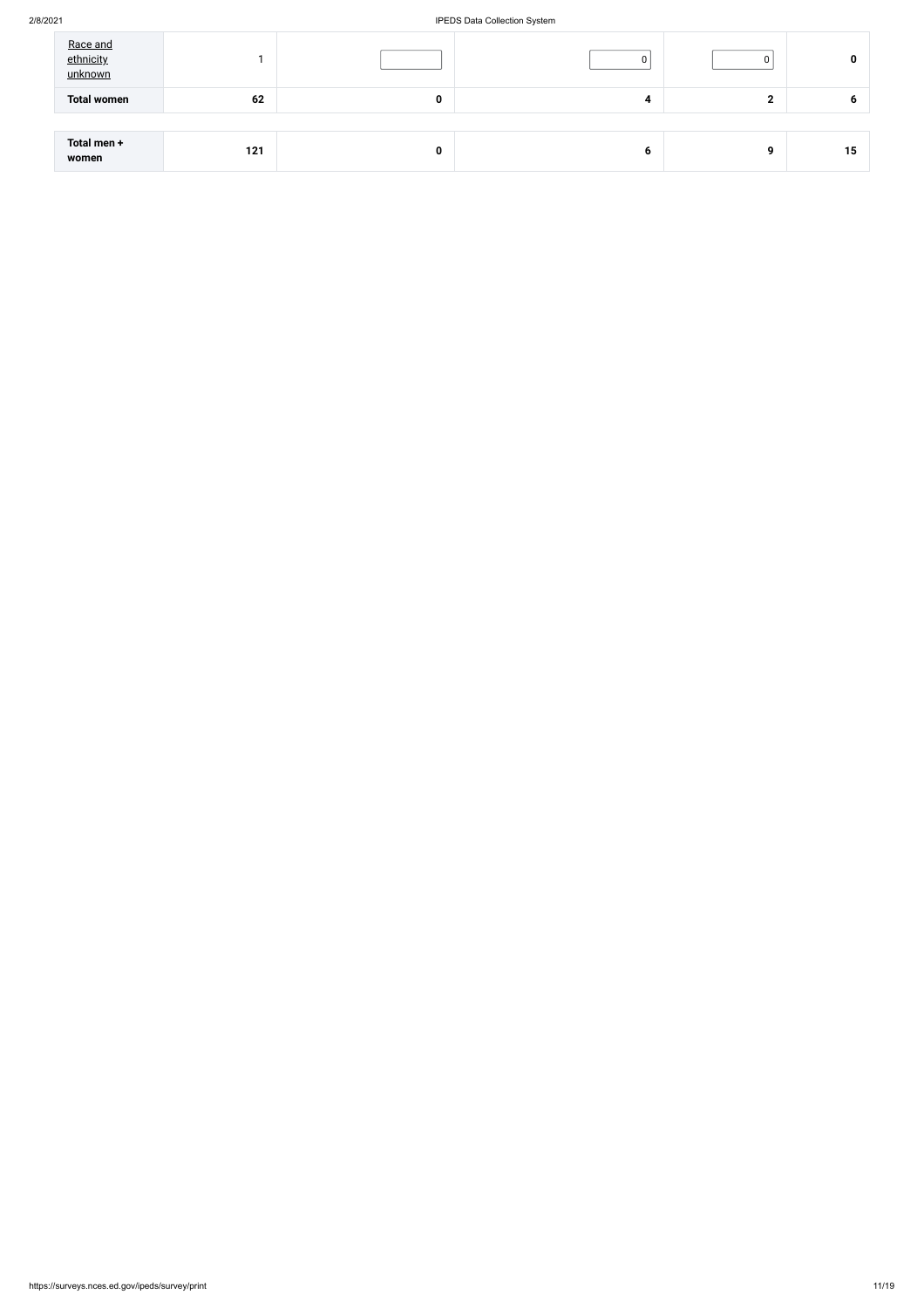## Section III - Other degree/certificate-seeking subcohort - Transfers/exclusions

- . In the columns below, report the status of those students in the OTHER [DEGREE/CERTIFICATE-SEEKING SUBCOHORT](javascript:openglossary(441)) listed in Column 10 who did not complete a program within 150% of normal time to [completion](javascript:openglossary(421)).
- Report [transfers-out](javascript:openglossary(657)) who did not complete a program in Column 30. A school is required to report only on those students that the school knows have transferred to another eligible institution. A school must document that the student actually transferred. If it is not part of your mission, you may report transfer-out data if you wish.
- Report eligible [exclusions](javascript:openglossary(207)) from the subcohort in Column 45. The ONLY allowable categories for this column are: Students who died or became permanently disabled Students who left school to serve in the armed forces (or have been called up to active duty) Students who left school to serve with a foreign aid service of the Federal Government Students who left school to serve on an official church mission
- Column 52 [No longer enrolled] will be calculated for you. This includes students who dropped out as well as those who completed in greater than 150% of normal time.
- If you do not have any values to report in either Column 30, 45, or 51, you must enter at least one zero in a field on this screen to continue.

- Report Hispanic/Latino individuals of any race as Hispanic/Latino
- Report race for non-Hispanic/Latino individuals only

#### **Subcohort of [full-time](javascript:openglossary(259)), [first-time](javascript:openglossary(241)) students seeking other than a bachelor's degree**

#### **Men**

| Screen 2 of 3                                | Cohort year 2014                               |                                 |                                |                     |                |                          |  |  |  |
|----------------------------------------------|------------------------------------------------|---------------------------------|--------------------------------|---------------------|----------------|--------------------------|--|--|--|
|                                              | Other degree/certificate-<br>seeking subcohort | Total completers<br>within 150% | Total transfer-out<br>students | Total<br>exclusions | Still enrolled | No<br>longer<br>enrolled |  |  |  |
|                                              | (Column 10)                                    | (Column 29)                     | (Column 30)                    | (Column 45)         | (Column 51)    | (Column<br>52)           |  |  |  |
| Nonresident alien                            | $\mathbf 0$                                    | $\pmb{0}$                       | $\pmb{0}$                      |                     | $\mathbf 0$    | $\mathbf 0$              |  |  |  |
| Hispanic/Latino                              | 8                                              | $\overline{2}$                  | $\mathbf{3}$                   |                     | $\mathbf{1}$   | $\mathbf{2}$             |  |  |  |
| American Indian or Alaska<br><b>Native</b>   | 4                                              | $\pmb{0}$                       | $\pmb{0}$                      |                     | $\mathbf 0$    | 4                        |  |  |  |
| Asian                                        | $\mathbf 0$                                    | $\pmb{0}$                       | $\mathbf 0$                    |                     | 0              | $\mathbf 0$              |  |  |  |
| <b>Black or African American</b>             | 12                                             | 0                               | 4                              |                     | $\pmb{0}$      | 8                        |  |  |  |
| Native Hawaiian or Other<br>Pacific Islander | $\mathbf 0$                                    | $\pmb{0}$                       | $\mathbf 0$                    |                     | $\mathbf 0$    | $\mathbf 0$              |  |  |  |
| White                                        | 29                                             | $\overline{7}$                  | $\,8\,$                        |                     | $\mathbf{1}$   | 13                       |  |  |  |
| Two or more races                            | 6                                              | 0                               | $\mathbf 0$                    |                     | 0              | 6                        |  |  |  |
| Race and ethnicity unknown                   | $\mathbf 0$                                    | $\pmb{0}$                       | $\pmb{0}$                      |                     | 0              | 0                        |  |  |  |
| <b>Total men</b>                             | 59                                             | 9                               | 15                             | 0                   | $\mathbf 2$    | 33                       |  |  |  |

| Screen 2 of 3                                | Cohort year 2014                               |                                 |                                |                     |                |                                 |  |  |
|----------------------------------------------|------------------------------------------------|---------------------------------|--------------------------------|---------------------|----------------|---------------------------------|--|--|
|                                              | Other degree/certificate-<br>seeking subcohort | Total completers<br>within 150% | Total transfer-out<br>students | Total<br>exclusions | Still enrolled | <b>No</b><br>longer<br>enrolled |  |  |
|                                              | (Column 10)                                    | (Column 29)                     | (Column 30)                    | (Column 45)         | (Column 51)    | (Column<br>52)                  |  |  |
| Nonresident alien                            | $\mathbf 0$                                    | $\mathbf 0$                     | $\mathbf 0$                    |                     | 0              | 0                               |  |  |
| Hispanic/Latino                              | 4                                              | $\pmb{0}$                       | $\mathbf{1}$                   |                     | 0              | 3                               |  |  |
| American Indian or Alaska<br><b>Native</b>   | 4                                              | $\pmb{0}$                       | $\overline{2}$                 |                     |                |                                 |  |  |
| Asian                                        | $\mathbf 0$                                    | $\mathbf 0$                     | $\mathbf 0$                    |                     | $\mathbf{0}$   | $\mathbf 0$                     |  |  |
| <b>Black or African American</b>             | 4                                              | $\mathbf{1}$                    | $\mathbf{1}$                   |                     | $\pmb{0}$      | $\mathbf{2}$                    |  |  |
| Native Hawaiian or Other<br>Pacific Islander | $\mathbf 0$                                    | 0                               | $\mathbf 0$                    |                     | 0              | $\mathbf 0$                     |  |  |
| White                                        | 44                                             | $\overline{4}$                  | $\overline{7}$                 |                     | 0              | 33                              |  |  |
| Two or more races                            | 5                                              | $\mathbf{1}$                    | $\overline{2}$                 |                     | 0              | $\mathbf{2}$                    |  |  |
| Race and ethnicity unknown                   | -1                                             | $\mathbf 0$                     | $\pmb{0}$                      |                     | 0              |                                 |  |  |
| <b>Total women</b>                           | 62                                             | 6                               | 13                             | $\pmb{0}$           | 1              | 42                              |  |  |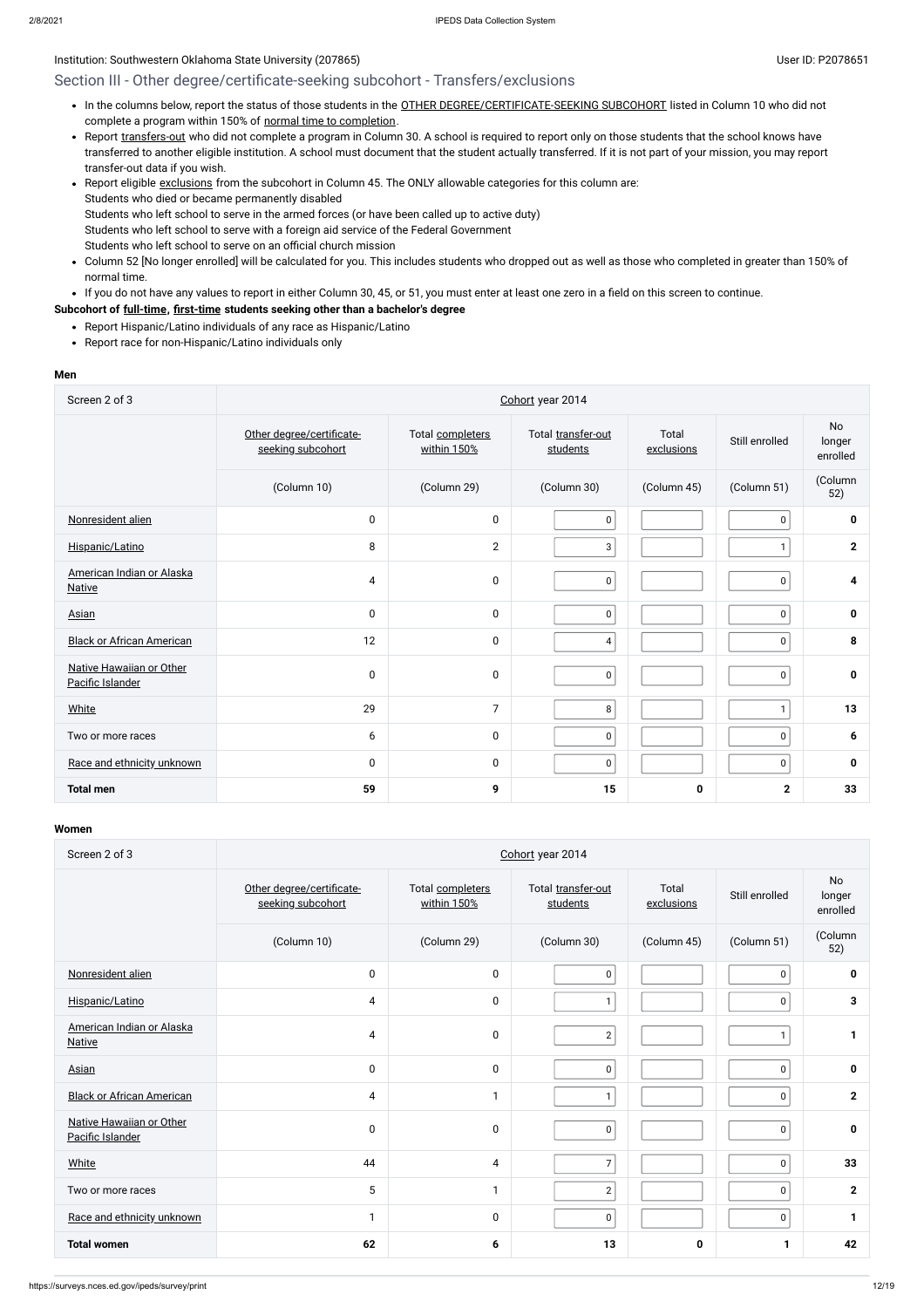| Total men ·<br>+ women | $\ddot{\phantom{1}}$<br>- - |  | ററ<br>, 0<br>-- |  |  |  |
|------------------------|-----------------------------|--|-----------------|--|--|--|
|------------------------|-----------------------------|--|-----------------|--|--|--|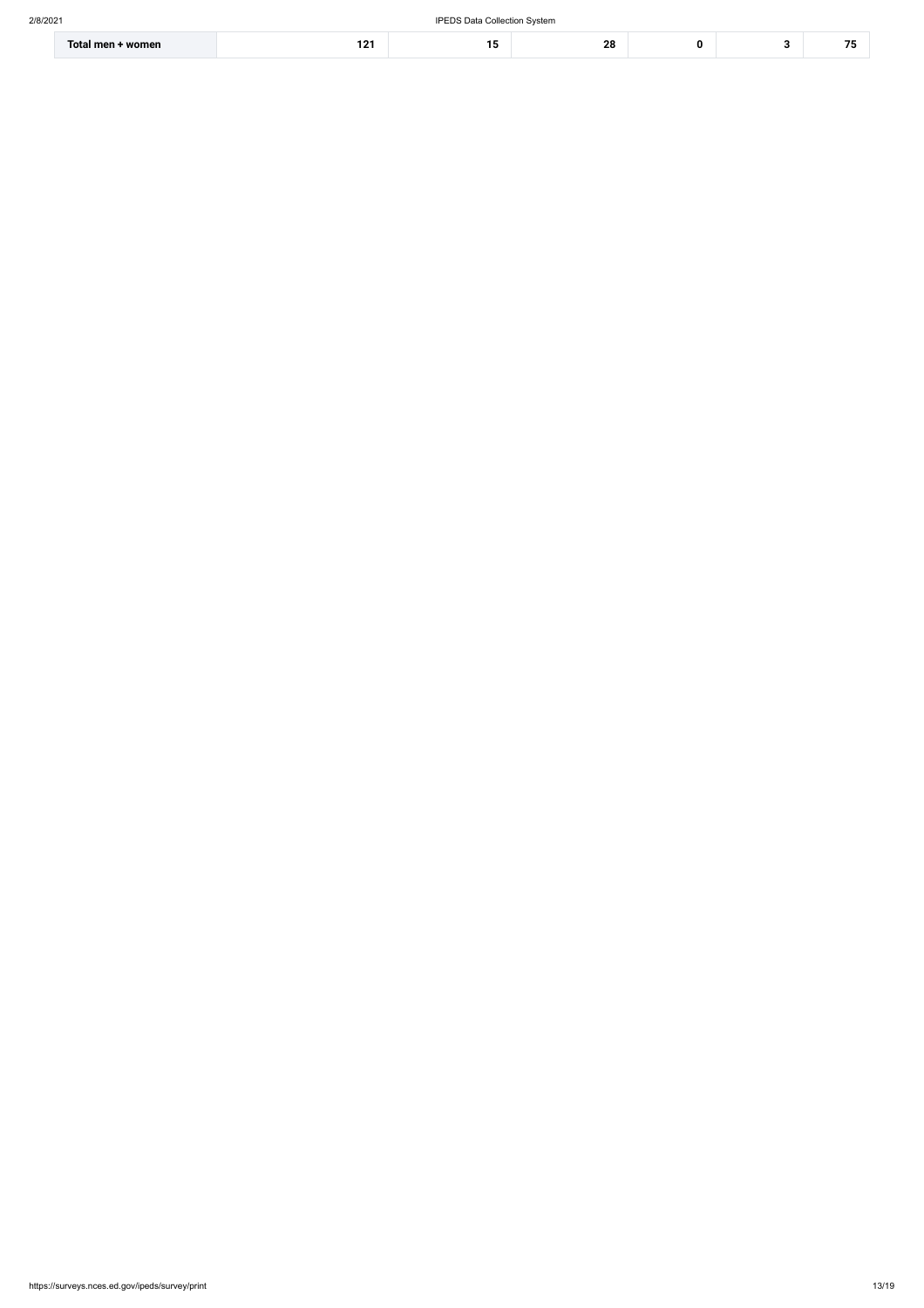### Institution: Southwestern Oklahoma State University (207865) Contract the Contract of Contract Contract of Contract Contract Contract Contract Contract Contract Contract Contract Contract Contract Contract Contract Contrac

Section III - Other degree/certificate-seeking subcohort - Pell recipients and recipients of a subsidized Direct Loan who did not receive a Pell Grant

## **For each subcohort, report the number of students in the cohort, total exclusions for the cohort, the number of students who completed a bachelor's or equivalent degree with 150%, and the total completers within 150%.**

Recipients of a Pell Grant and Recipients of a Direct Subsidized Loan that did not receive a Pell Grant are **mutually exclusive**, that is, if a student is in one cohort, they cannot be in the other cohort.

- The total of these 2 subcohorts must be less than the other degree/certificate-seeking cohort

#### **Subcohort of [full-time](javascript:openglossary(259)), [first-time](javascript:openglossary(241)) students seeking other than a bachelor's degree**

| Screen 3 of 3                                                                                      | Cohort year 2014                |                  |                                                                |                                 |  |
|----------------------------------------------------------------------------------------------------|---------------------------------|------------------|----------------------------------------------------------------|---------------------------------|--|
|                                                                                                    | Number of students<br>in cohort | Total exclusions | Completed<br>bachelor's degree<br>or equivalent<br>within 150% | Total completers<br>within 150% |  |
|                                                                                                    | (Column 10)                     | (Column 45)      | (Column 18)                                                    | (Column 29)                     |  |
| Other degree/certificate-seeking cohort                                                            | 121                             | 0                | 9                                                              | 15                              |  |
| Recipients of a Pell Grant (within entering year)                                                  | 59                              |                  |                                                                |                                 |  |
| Recipients of a Direct Subsidized Loan (within entering year) that<br>did not receive a Pell Grant | 21                              |                  | 0                                                              |                                 |  |
| Did not receive either a Pell Grant or Direct Subsidized Loan<br>(within entering year)            | 41                              | 0                | 8                                                              |                                 |  |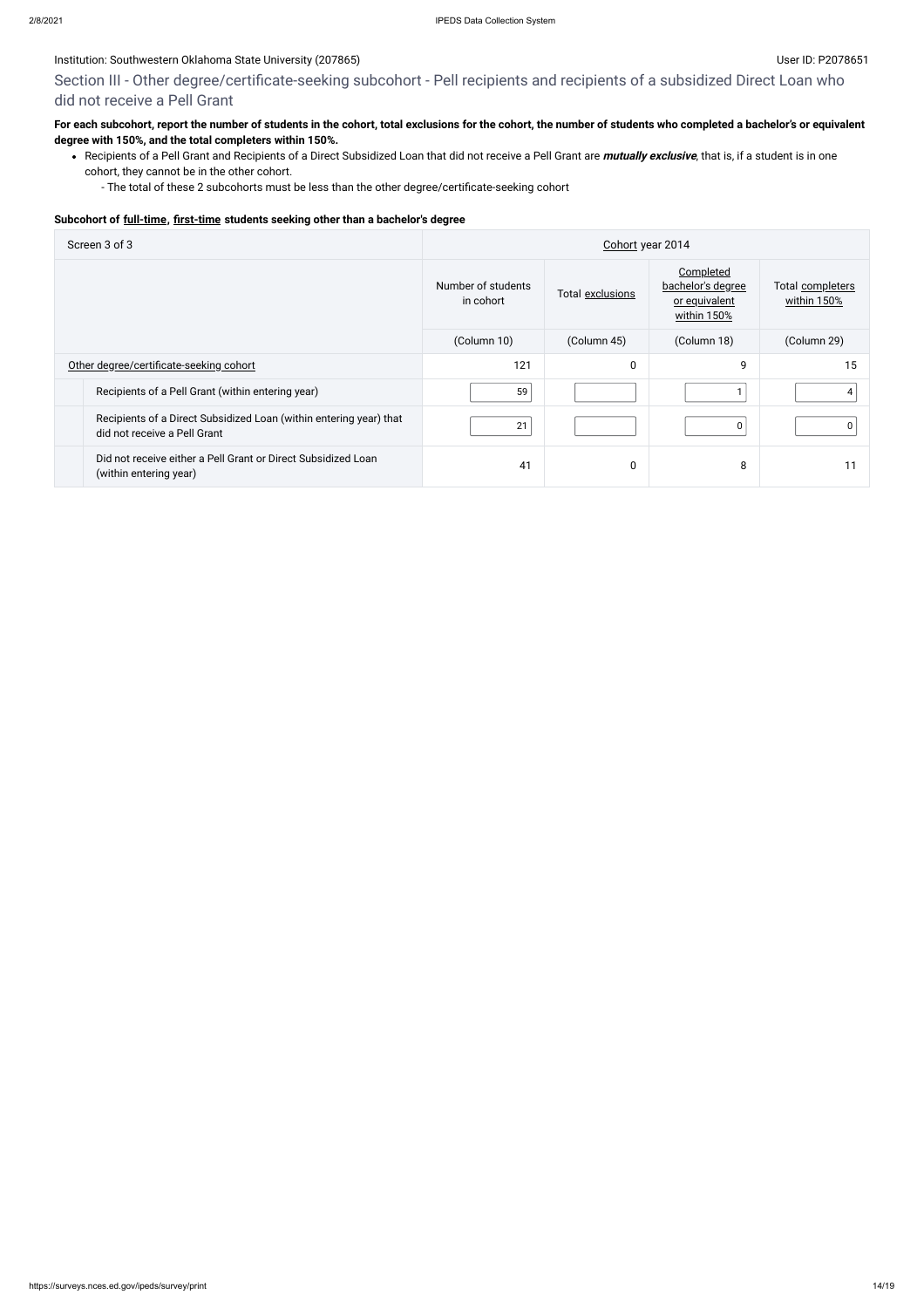## Graduation and transfer-out rates

#### **Calculation of graduation and transfer-out rates**

| Screen 1 of 2                                          | Cohort year 2014       |                   |  |
|--------------------------------------------------------|------------------------|-------------------|--|
|                                                        | <b>Graduation rate</b> | Transfer-out rate |  |
| Overall Rates (will be displayed on College Navigator) | 40                     | 22                |  |
| Men                                                    | 33                     | 20                |  |
| Women                                                  | 47                     | 23                |  |

## **Graduation rates displayed below in bold italics will be displayed on College Navigator**

| Graduation rates for students pursuing bachelor's or equivalent degrees |                        |                        |                        |  |  |  |  |
|-------------------------------------------------------------------------|------------------------|------------------------|------------------------|--|--|--|--|
|                                                                         | 4 year graduation rate | 5 year graduation rate | 6 year graduation rate |  |  |  |  |
| Men                                                                     | 19                     | 31                     | 36                     |  |  |  |  |
| Women                                                                   | 32                     | 44                     | 49                     |  |  |  |  |
|                                                                         |                        |                        |                        |  |  |  |  |
| Total (men and women)                                                   | 26                     | 38                     | 43                     |  |  |  |  |
| Nonresident alien                                                       | 30                     | 62                     | 65                     |  |  |  |  |
| Hispanic/Latino                                                         | 12                     | 23                     | 26                     |  |  |  |  |
| American Indian or Alaska Native                                        | 4                      | 20                     | 20                     |  |  |  |  |
| Asian                                                                   | 14                     | 29                     | 57                     |  |  |  |  |
| <b>Black or African American</b>                                        | 14                     | 24                     | 24                     |  |  |  |  |
| Native Hawaiian or Other Pacific Islander                               |                        |                        |                        |  |  |  |  |
| <b>White</b>                                                            | 29                     | 41                     | 46                     |  |  |  |  |
| Two or more races                                                       | 21                     | 29                     | 36                     |  |  |  |  |
| Race and ethnicity unknown                                              | 69                     | 69                     | 69                     |  |  |  |  |

## **Do you wish to provide additional context notes?**

Therefore, you should write all context notes using proper grammar (e.g., complete sentences with punctuation) and common language that can be easily

No  $\bigcirc$ 

understood by students and parents (e.g., spell out acronyms).

 $\bigcirc$ 

You may use the box below to provide additional context for the data you have reported above. Context notes will be posted on the College Navigator website.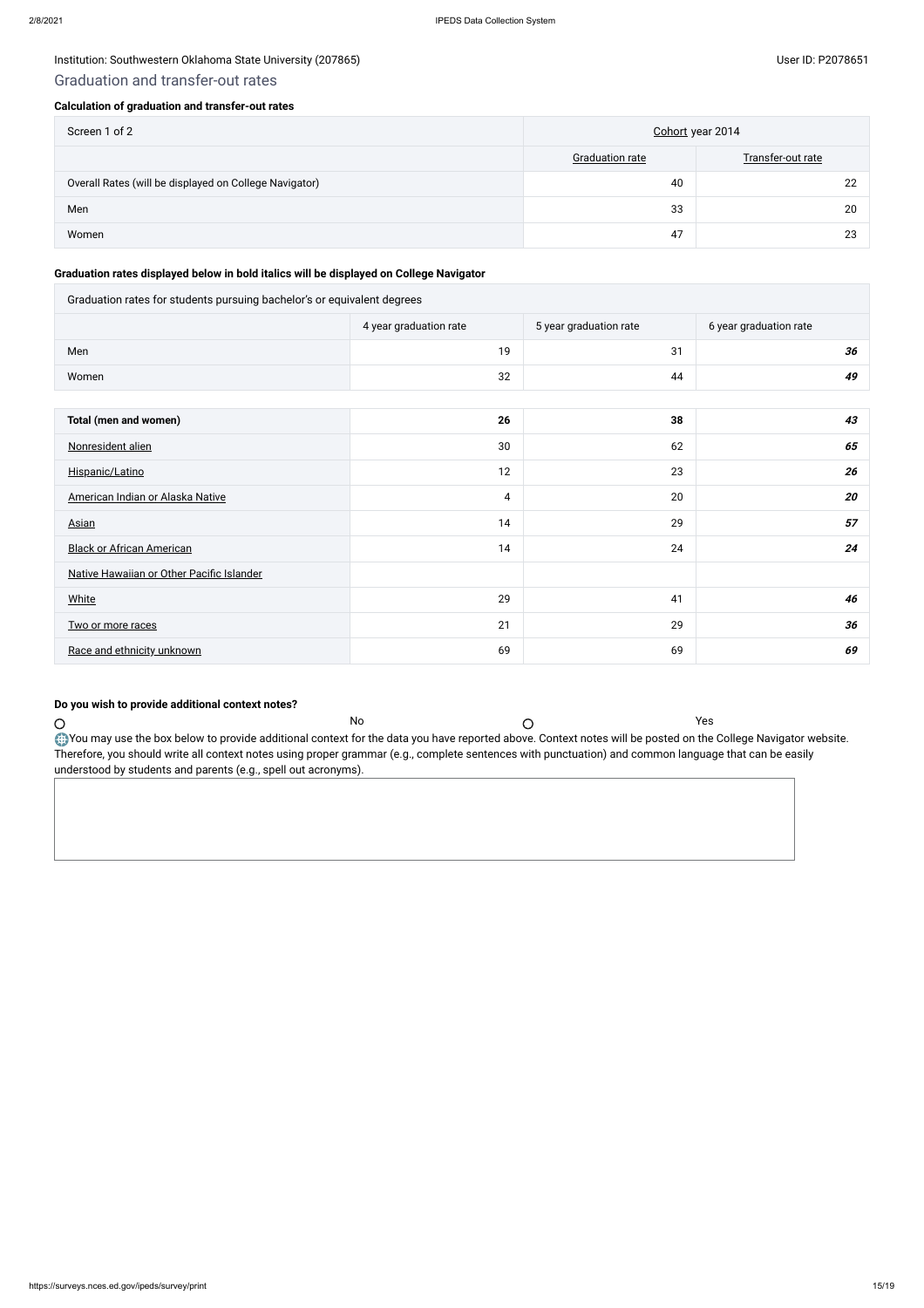## 4-year average rates

## **4-year average rates**

Screen 2 of 2

#### **Men**

|                              | 2011 | 2012 | 2013 | 2014 | 4-year Total |
|------------------------------|------|------|------|------|--------------|
| Adjusted cohort              | 464  | 412  | 384  | 403  | 1,663        |
| Total completers within 150% | 130  | 127  | 124  | 132  | 513          |
| Total transfer-out students  | 109  | 110  | 76   | 81   | 376          |

#### **Women**

|                              | 2011 | 2012 | 2013 | 2014 | 4-year Total |
|------------------------------|------|------|------|------|--------------|
| Adjusted cohort              | 511  | 517  | 489  | 493  | 2,010        |
| Total completers within 150% | 170  | 211  | 182  | 230  | 793          |
| Total transfer-out students  | 118  | 137  | 114  | 114  | 483          |

## **Total (men and women)**

|                                                                                | 2011 | 2012 | 2013 | 2014 | 4-year Total |
|--------------------------------------------------------------------------------|------|------|------|------|--------------|
| Adjusted cohort                                                                | 975  | 929  | 873  | 896  | 3,673        |
| Total completers within 150%                                                   | 300  | 338  | 306  | 362  | 1,306        |
| Total transfer-out students                                                    | 227  | 247  | 190  | 195  | 859          |
|                                                                                |      |      |      |      |              |
| 4-year average Student Right-to-Know completion or graduation rate calculation |      |      |      |      | 36           |
| (Total Completers within 150% / Adjusted Cohort)                               |      |      |      |      |              |
|                                                                                |      |      |      |      |              |
| 4-year average Student Right-to-Know transfer-out rate calculation             |      |      |      | 23   |              |
| (Total Transfer-out Students / Adjusted Cohort)                                |      |      |      |      |              |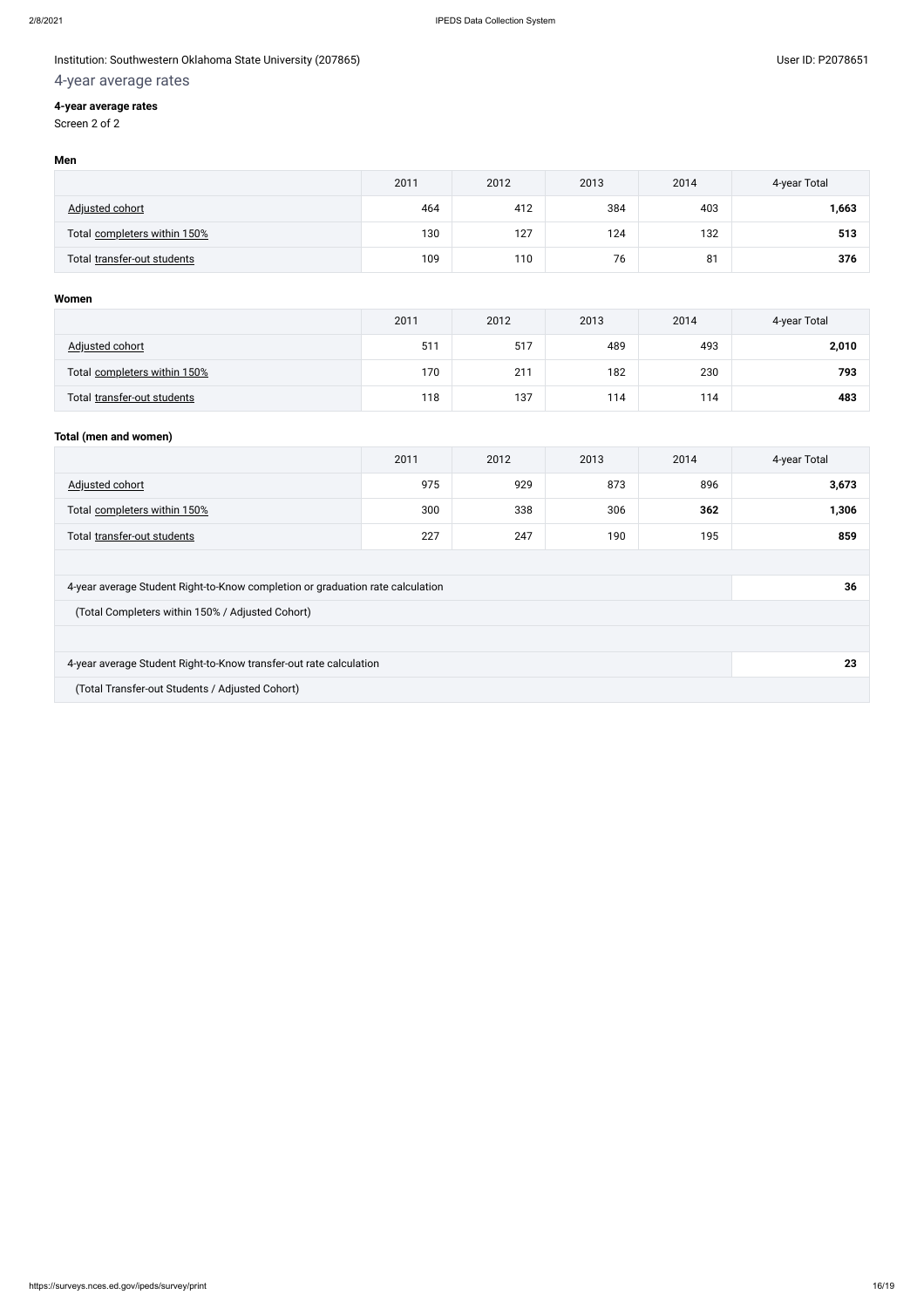#### Institution: Southwestern Oklahoma State University (207865) Contract the Contract of Contract Contract of Contract Contract Contract Contract Contract Contract Contract Contract Contract Contract Contract Contract Contrac

## Prepared by

#### **Prepared by**

Reporting Reminders:

- The name of the preparer is being collected so that we can follow up with the appropriate person in the event that there are questions concerning the data.
- The Keyholder will be copied on all email correspondence to other preparers.
- The time it took to prepare this component is being collected so that we can continue to improve our estimate of the reporting burden associated with IPEDS.
- Please include in your estimate the time it took for you to review instructions, query and search data sources, complete and review the component, and submit the data through the Data Collection System.
- Thank you for your assistance.

|           |        | This survey component was prepared by: |        |                          |   |                   |
|-----------|--------|----------------------------------------|--------|--------------------------|---|-------------------|
| $\bullet$ |        | Keyholder                              |        | <b>SFA Contact</b>       |   | <b>HR Contact</b> |
| U         |        | <b>Finance Contact</b>                 | $\cup$ | Academic Library Contact | ∩ | Other             |
|           | Name:  | Diane Fitzsimmons                      |        |                          |   |                   |
|           | Email: | diane.fitzsimmons@swosu.edu            |        |                          |   |                   |
|           |        |                                        |        |                          |   |                   |

| How many staff from your institution only were involved in the data collection and reporting process of this survey component? |  |  |  |
|--------------------------------------------------------------------------------------------------------------------------------|--|--|--|
| $\begin{bmatrix} 1.00 \end{bmatrix}$<br>Number of Staff (including yourself)                                                   |  |  |  |

How many hours did you and others from your institution only spend on each of the steps below when responding to this survey component? Exclude the hours spent collecting data for state and other reporting purposes.

| Staff member  | <b>Collecting Data Needed</b> | Revising Data to Match<br><b>IPEDS Requirements</b> | <b>Entering Data</b> | Revising and Locking Data |
|---------------|-------------------------------|-----------------------------------------------------|----------------------|---------------------------|
| Your office   | 4.00<br>hours                 | 8.00<br>hours                                       | 1.00<br>hours        | 4.00<br>hours             |
| Other offices | hours                         | hours                                               | hours                | hours                     |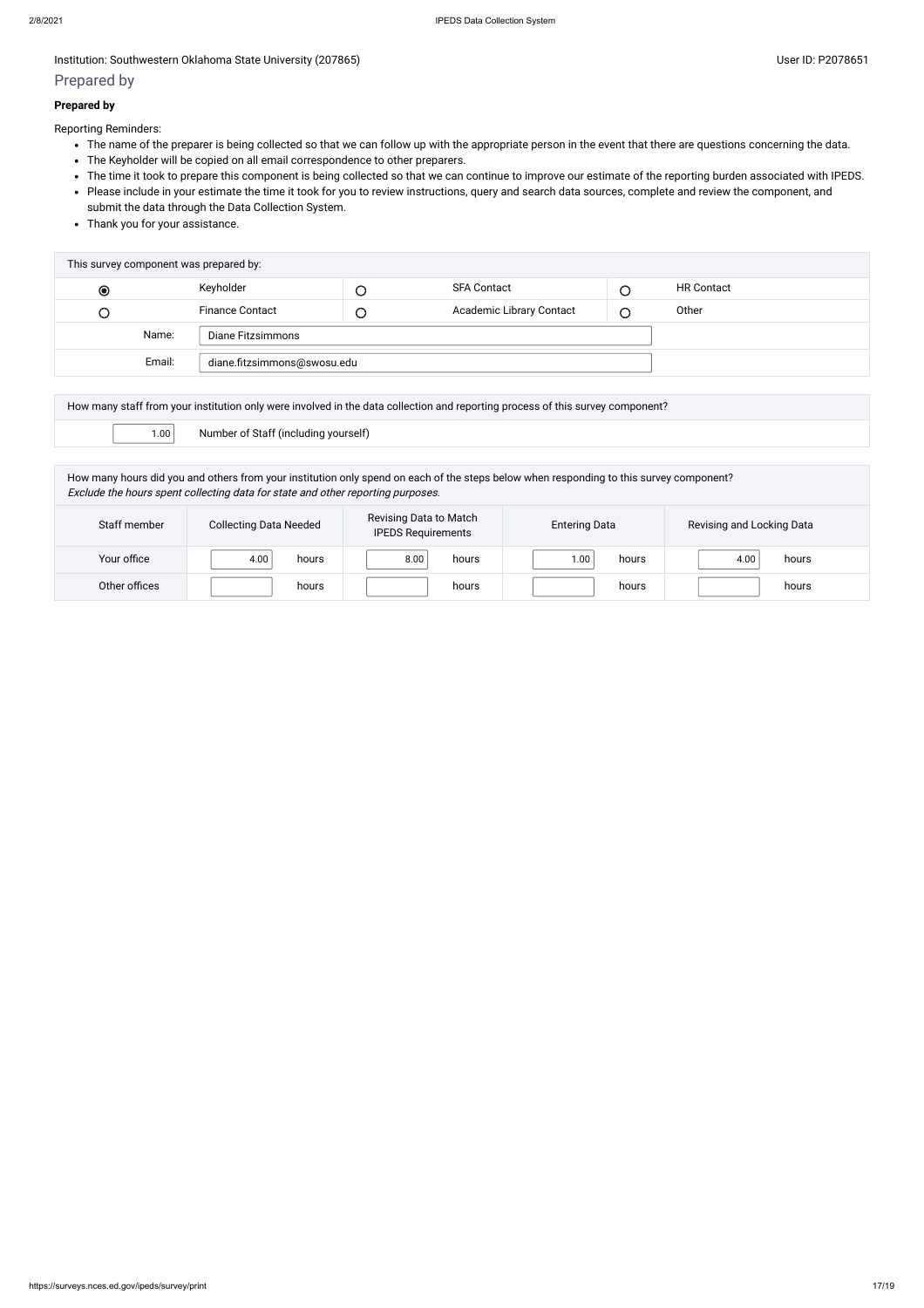#### Institution: Southwestern Oklahoma State University (207865) Contract the Contract of Contract Contract of Contract Contract Contract Oklahoma State University (207865)

#### Summary

#### **2020 IPEDS Graduation Rate Component Data Summary**

Please review your data for accuracy. If you have questions about the data displayed below after reviewing the data reported on the survey screens, please contact the IPEDS Help Desk at: 1-877-225-2568 or [ipedshelp@rti.org](mailto:ipedshelp@rti.org).

IPEDS collects important information regarding your institution. All data reported in IPEDS survey components become available in the IPEDS Data Center and appear as aggregated data in various Department of Education reports. Additionally, some of the reported data appears specifically for your institution through the College Navigator website and is included in your institution's Data Feedback Report (DFR). The purpose of this summary is to provide you an opportunity to view some of the data that, when accepted through the IPEDS quality control process, will appear on the College Navigator website and/or your DFR. College Navigator is updated approximately three months after the data collection period closes and Data Feedback Reports will be available through the Data [Center](https://nces.ed.gov/ipeds/use-the-data) and sent to your institution's CEO in November 2020.

| <b>Overall Graduation Rate</b>                        |      |  |
|-------------------------------------------------------|------|--|
| <b>Graduation Rate</b>                                | 40%  |  |
| Total number of students in the Adjusted Cohort       | 896  |  |
| Total number of completers within 150% of normal time | 362. |  |

| <b>Overall Transfer-out Rate</b>                         |      |  |
|----------------------------------------------------------|------|--|
| Transfer-out Rate                                        | 22%  |  |
| Total number of students in the Adjusted Cohort          | 896. |  |
| Total number of transfers-out within 150% of normal time | 195  |  |

| <b>Graduation Rate for students pursuing Bachelor's Degrees</b>            |     |  |  |
|----------------------------------------------------------------------------|-----|--|--|
| <b>Graduation Rate for Bachelor's Cohort</b>                               | 43% |  |  |
| Total number of students in the Adjusted Cohort                            | 775 |  |  |
| Total number of bachelor's degree completers within 150% of<br>normal time | 335 |  |  |